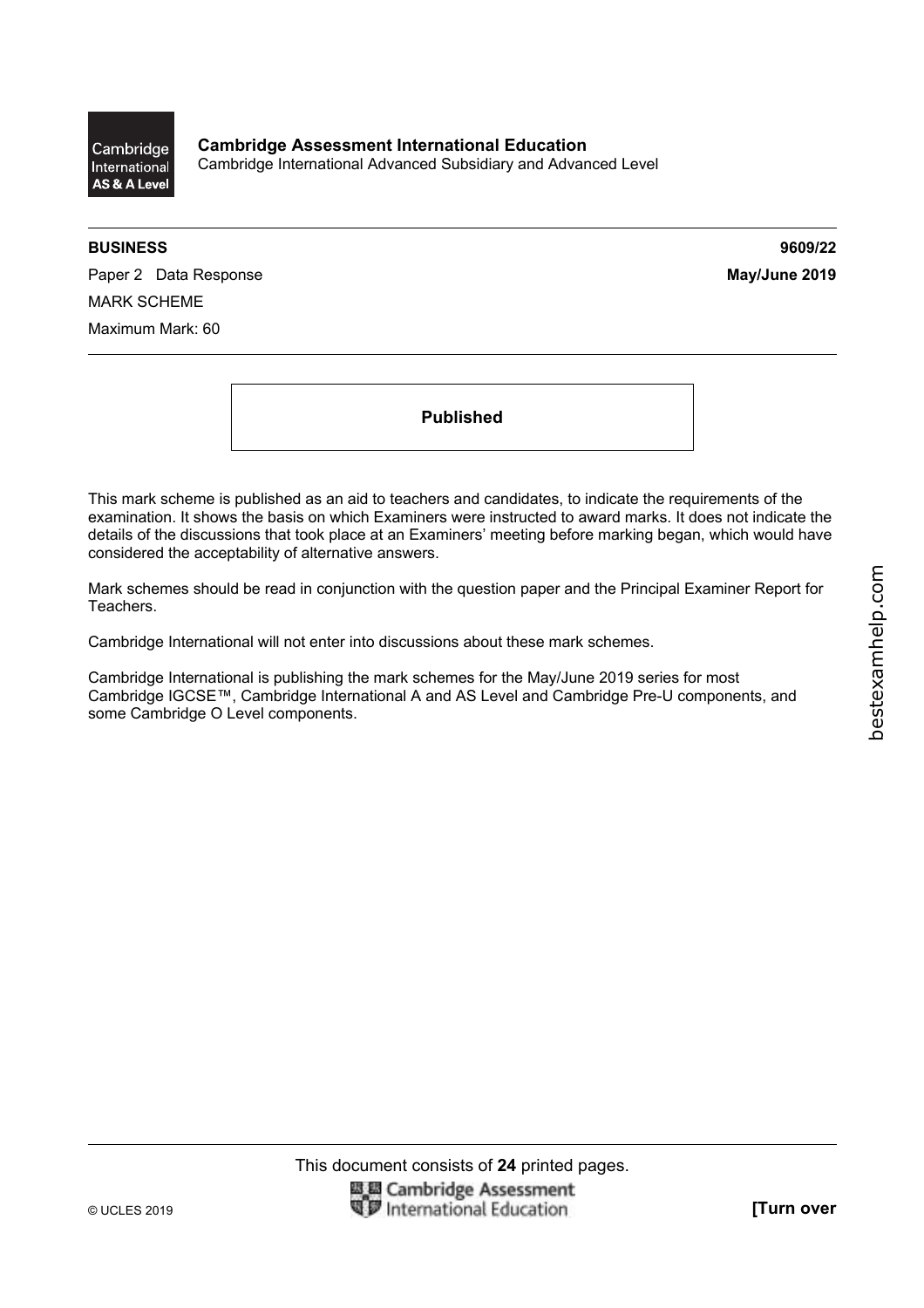# **Generic Marking Principles**

These general marking principles must be applied by all examiners when marking candidate answers. They should be applied alongside the specific content of the mark scheme or generic level descriptors for a question. Each question paper and mark scheme will also comply with these marking principles.

GENERIC MARKING PRINCIPLE 1:

Marks must be awarded in line with:

- the specific content of the mark scheme or the generic level descriptors for the question
- the specific skills defined in the mark scheme or in the generic level descriptors for the question
- the standard of response required by a candidate as exemplified by the standardisation scripts.

GENERIC MARKING PRINCIPLE 2:

Marks awarded are always **whole marks** (not half marks, or other fractions).

GENERIC MARKING PRINCIPLE 3:

Marks must be awarded **positively**:

- marks are awarded for correct/valid answers, as defined in the mark scheme. However, credit is given for valid answers which go beyond the scope of the syllabus and mark scheme, referring to your Team Leader as appropriate
- marks are awarded when candidates clearly demonstrate what they know and can do
- marks are not deducted for errors
- marks are not deducted for omissions
- answers should only be judged on the quality of spelling, punctuation and grammar when these features are specifically assessed by the question as indicated by the mark scheme. The meaning, however, should be unambiguous.

GENERIC MARKING PRINCIPLE 4:

Rules must be applied consistently e.g. in situations where candidates have not followed instructions or in the application of generic level descriptors.

GENERIC MARKING PRINCIPLE 5:

Marks should be awarded using the full range of marks defined in the mark scheme for the question (however; the use of the full mark range may be limited according to the quality of the candidate responses seen).

GENERIC MARKING PRINCIPLE 6:

Marks awarded are based solely on the requirements as defined in the mark scheme. Marks should not be awarded with grade thresholds or grade descriptors in mind.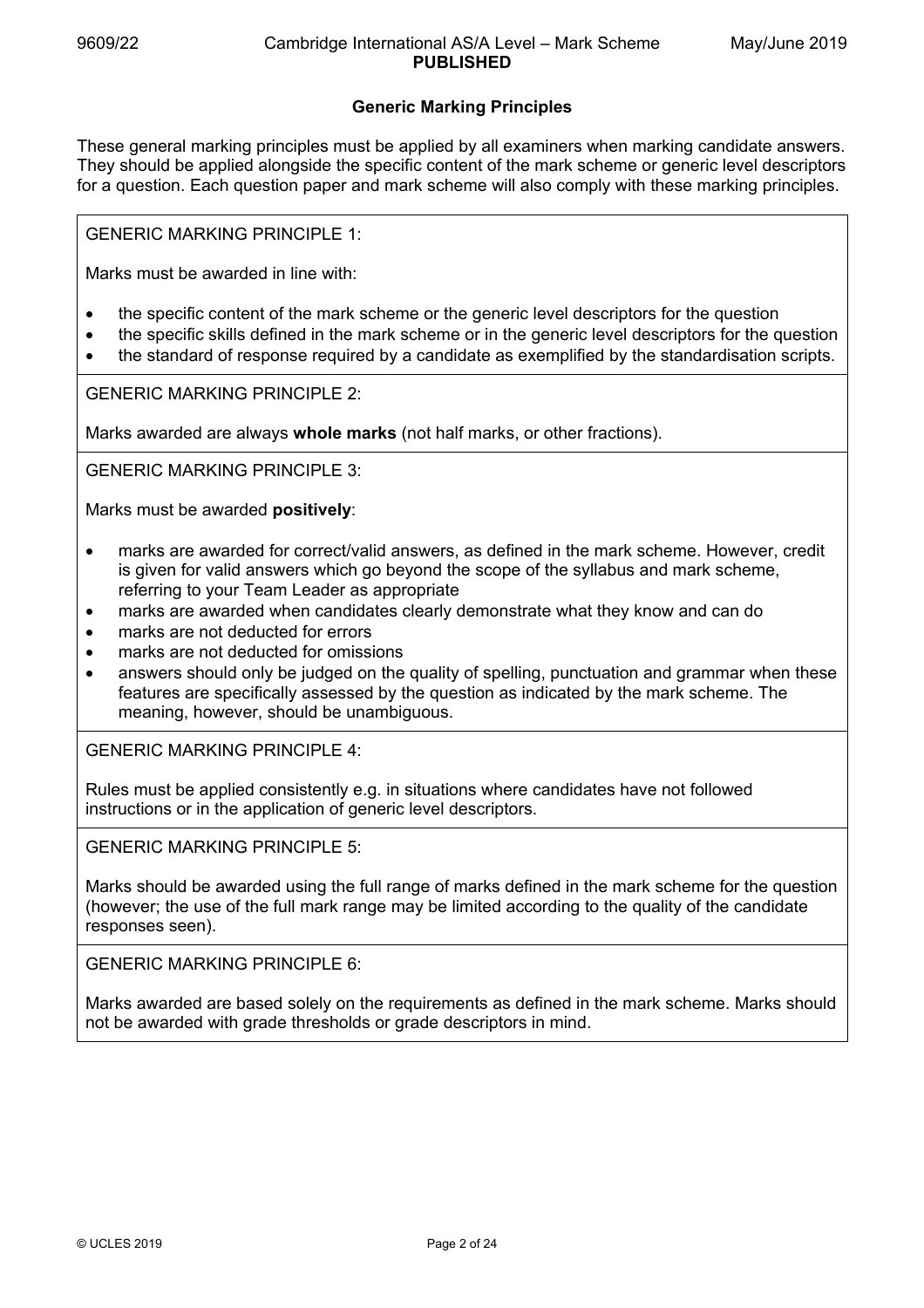| <b>Question</b> | <b>Answer</b>                                                                                                                    |             |                                                                           |                | <b>Marks</b> |  |  |
|-----------------|----------------------------------------------------------------------------------------------------------------------------------|-------------|---------------------------------------------------------------------------|----------------|--------------|--|--|
| 1(a)(i)         | Define the term 'public sector' (line 1).                                                                                        |             |                                                                           |                |              |  |  |
|                 | Knowledge                                                                                                                        |             |                                                                           | <b>Marks</b>   |              |  |  |
|                 | A correct definition                                                                                                             |             |                                                                           | $\overline{2}$ |              |  |  |
|                 | A partial, vague or unfocused definition                                                                                         |             |                                                                           | 1              |              |  |  |
|                 | No creditable content                                                                                                            |             |                                                                           | 0              |              |  |  |
|                 | <b>Content</b><br>Organisations that are owned/controlled by the government (2).<br>ARA*                                         |             |                                                                           |                |              |  |  |
|                 | <b>Exemplar</b>                                                                                                                  | <b>Mark</b> | <b>Rationale</b>                                                          |                |              |  |  |
|                 | 2<br>Businesses that are owned by the state                                                                                      |             | Correct definition                                                        |                |              |  |  |
|                 | The sector of the economy which is<br>controlled by the government                                                               | 2           | Correct definition                                                        |                |              |  |  |
|                 | A business that is owned by the state<br>and where shares are sold on the stock<br>exchange                                      | 1           | Partial because the<br>candidate has some<br>confusion with PLC           |                |              |  |  |
|                 | Paid for by taxes                                                                                                                | 1           | Partial<br>understanding                                                  |                |              |  |  |
|                 | Run for the good of society                                                                                                      | 1           | Partial<br>understanding $-$ it is<br>run by the state for<br>this reason |                |              |  |  |
|                 | Not in the private sector                                                                                                        | 0           | No creditable<br>content                                                  |                |              |  |  |
|                 | Not for profit organisation                                                                                                      | 0           | No creditable<br>content – confusion<br>with a charity                    |                |              |  |  |
|                 | *ARA means 'all reasonable answers. This allows for answers which are<br>similar to the ones in the mark scheme and are correct. |             |                                                                           |                |              |  |  |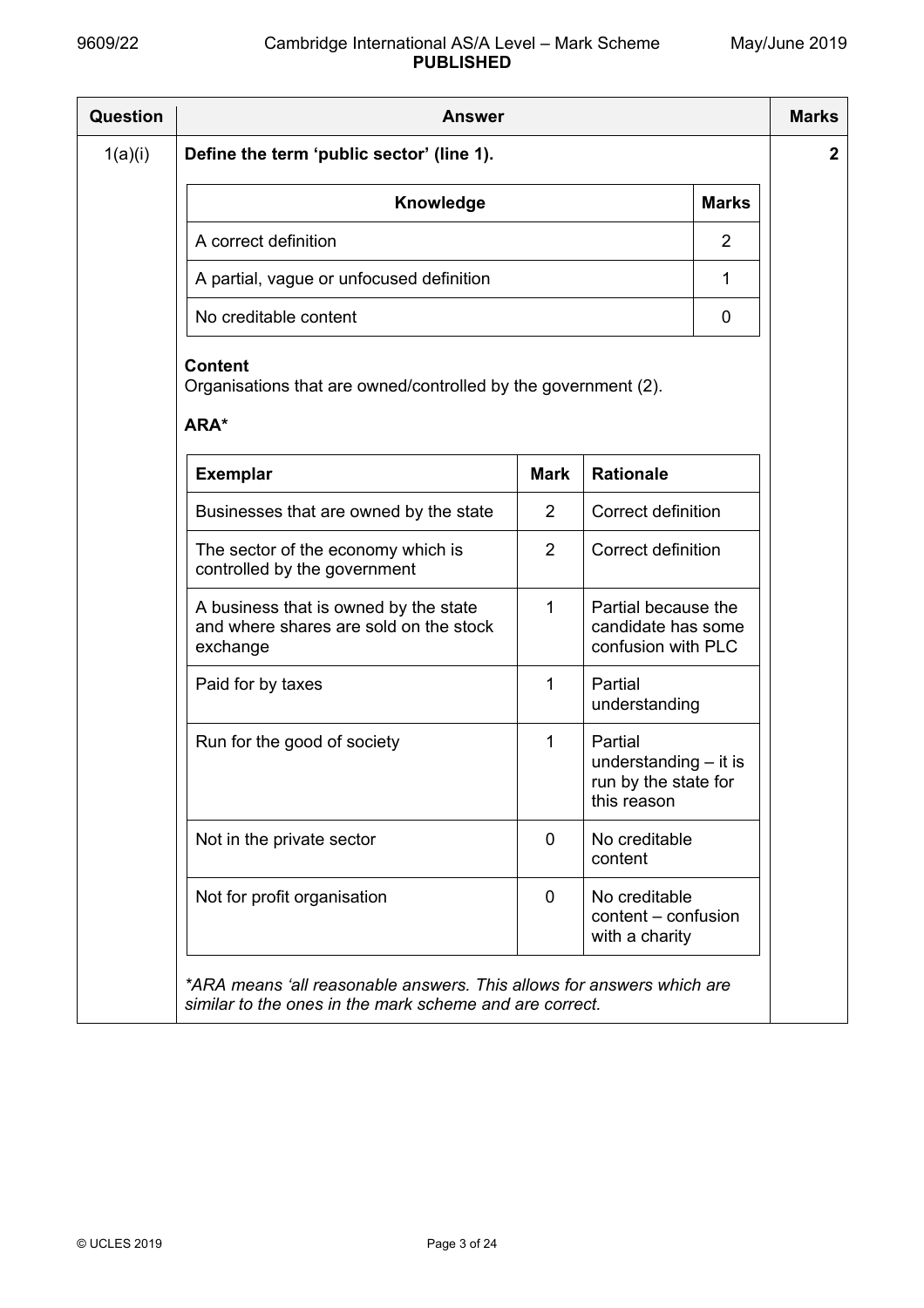| Question | <b>Answer</b>                                                                                                                                                                                                                                                                                                                                            |                                                                                                 |   |  |  |  |
|----------|----------------------------------------------------------------------------------------------------------------------------------------------------------------------------------------------------------------------------------------------------------------------------------------------------------------------------------------------------------|-------------------------------------------------------------------------------------------------|---|--|--|--|
| 1(a)(ii) | Explain the relationship between a mission statement and a business<br>objective                                                                                                                                                                                                                                                                         |                                                                                                 |   |  |  |  |
|          |                                                                                                                                                                                                                                                                                                                                                          | <b>Rationale</b><br><b>Marks</b>                                                                |   |  |  |  |
|          | $\mathsf{C}$                                                                                                                                                                                                                                                                                                                                             | Identification of the relationship between a mission<br>statement and a business objective      | 1 |  |  |  |
|          | B                                                                                                                                                                                                                                                                                                                                                        | Understanding of a business objective                                                           | 1 |  |  |  |
|          | A                                                                                                                                                                                                                                                                                                                                                        | Understanding of a mission statement                                                            | 1 |  |  |  |
|          | Note: allow any reasonable understanding of 'aims', 'targets' 'goals' in<br>relation to mission statements and objectives. These terms are often used in<br>completely different ways by different sources and so any reasonable use is<br>acceptable if you believe the candidate has shown understanding of an<br>objective and/or missions statement. |                                                                                                 |   |  |  |  |
|          | <b>Content</b><br>Objectives should be in line with the mission statement and move the<br>business towards the mission statement (C)                                                                                                                                                                                                                     |                                                                                                 |   |  |  |  |
|          | $\bullet$                                                                                                                                                                                                                                                                                                                                                | A mission statement is a visionary aim for a business of the<br>direction/purpose. (A)          |   |  |  |  |
|          | $\bullet$                                                                                                                                                                                                                                                                                                                                                | An objective is a specific target that should have a time period in which<br>to achieve it. (B) |   |  |  |  |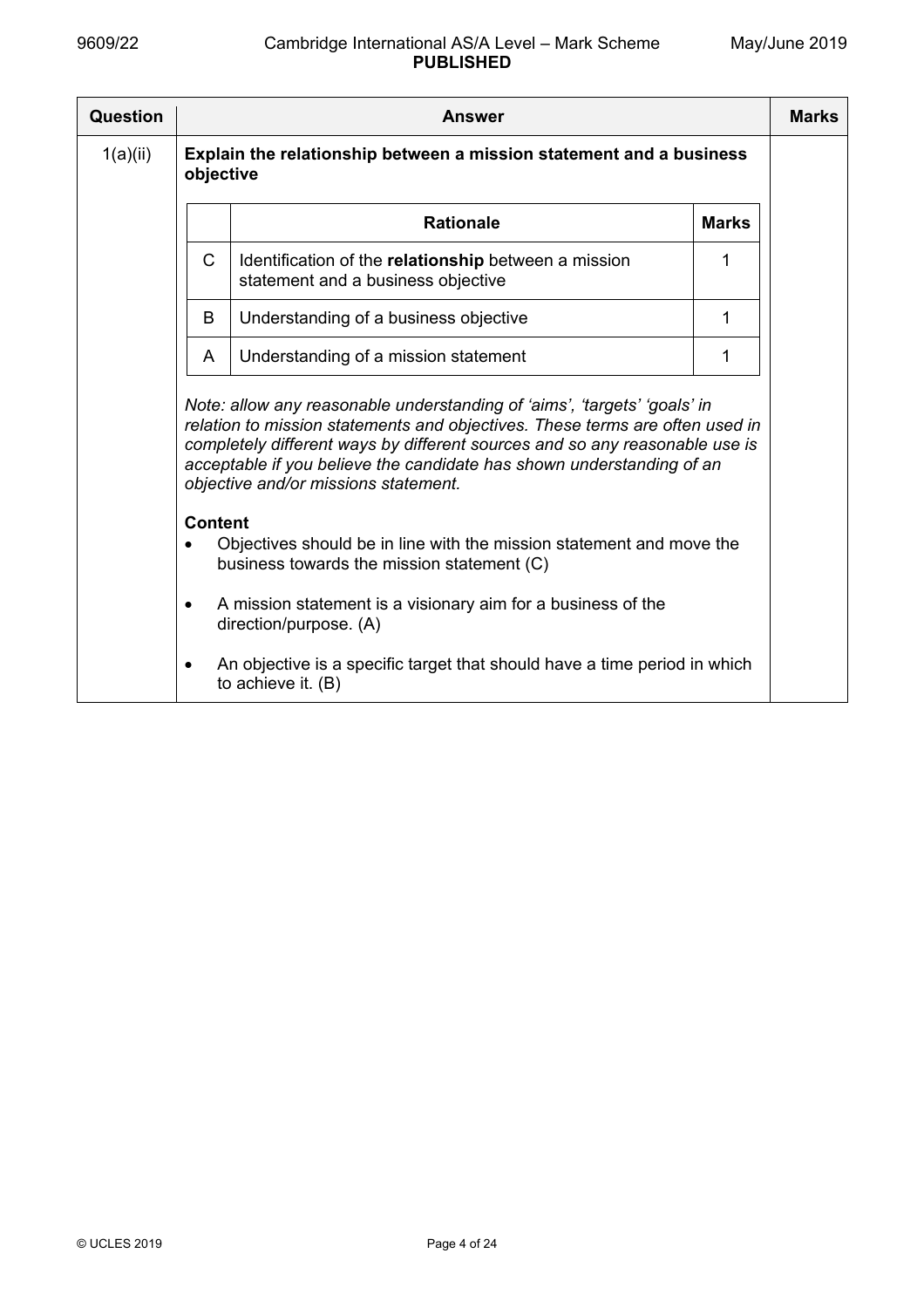| Question | <b>Answer</b>                                                                                                                                                                                                                                  |                                                                                                                        |  |  |  |  |  |  |
|----------|------------------------------------------------------------------------------------------------------------------------------------------------------------------------------------------------------------------------------------------------|------------------------------------------------------------------------------------------------------------------------|--|--|--|--|--|--|
| 1(a)(ii) | <b>ARA</b>                                                                                                                                                                                                                                     |                                                                                                                        |  |  |  |  |  |  |
|          | <b>Exemplar</b><br><b>Mark</b>                                                                                                                                                                                                                 | <b>Rationale</b>                                                                                                       |  |  |  |  |  |  |
|          | 3<br>The mission is the aim (A) but the<br>business has the specific targets called<br>objectives (B) to reach that aim (C)                                                                                                                    | All three elements                                                                                                     |  |  |  |  |  |  |
|          | Achieving the objectives help move the<br>1<br>business towards the mission statement<br>$(C \text{ only})$                                                                                                                                    | No explicit<br>understanding of<br>either an objective or<br>a mission statement<br>$-$ only the<br>relationship       |  |  |  |  |  |  |
|          | The mission statement sets out the<br>2<br>direction (A) and the objectives should<br>help the business go in that direction (C).                                                                                                              | No explicit<br>understanding of<br>business objectives.                                                                |  |  |  |  |  |  |
|          | 2<br>A mission statement is something a<br>business wants to aim towards that may<br>be unattainable (A), whereas a business<br>objective is a specific, measurable,<br>achievable, realistic and times-based<br>goal that can be reached (B). | <b>Both mission</b><br>statement and<br>objective have been<br>understood but the<br>relationship is not<br>explained. |  |  |  |  |  |  |
|          | 2<br>A mission statement is a visionary aim<br>for a business of the purpose (A).<br>Whereas an objective is a specific target<br>that should have a time period in which<br>to achieve it (B).                                                | <b>Both mission</b><br>statement and<br>objective have been<br>understood but the<br>relationship is not<br>explained. |  |  |  |  |  |  |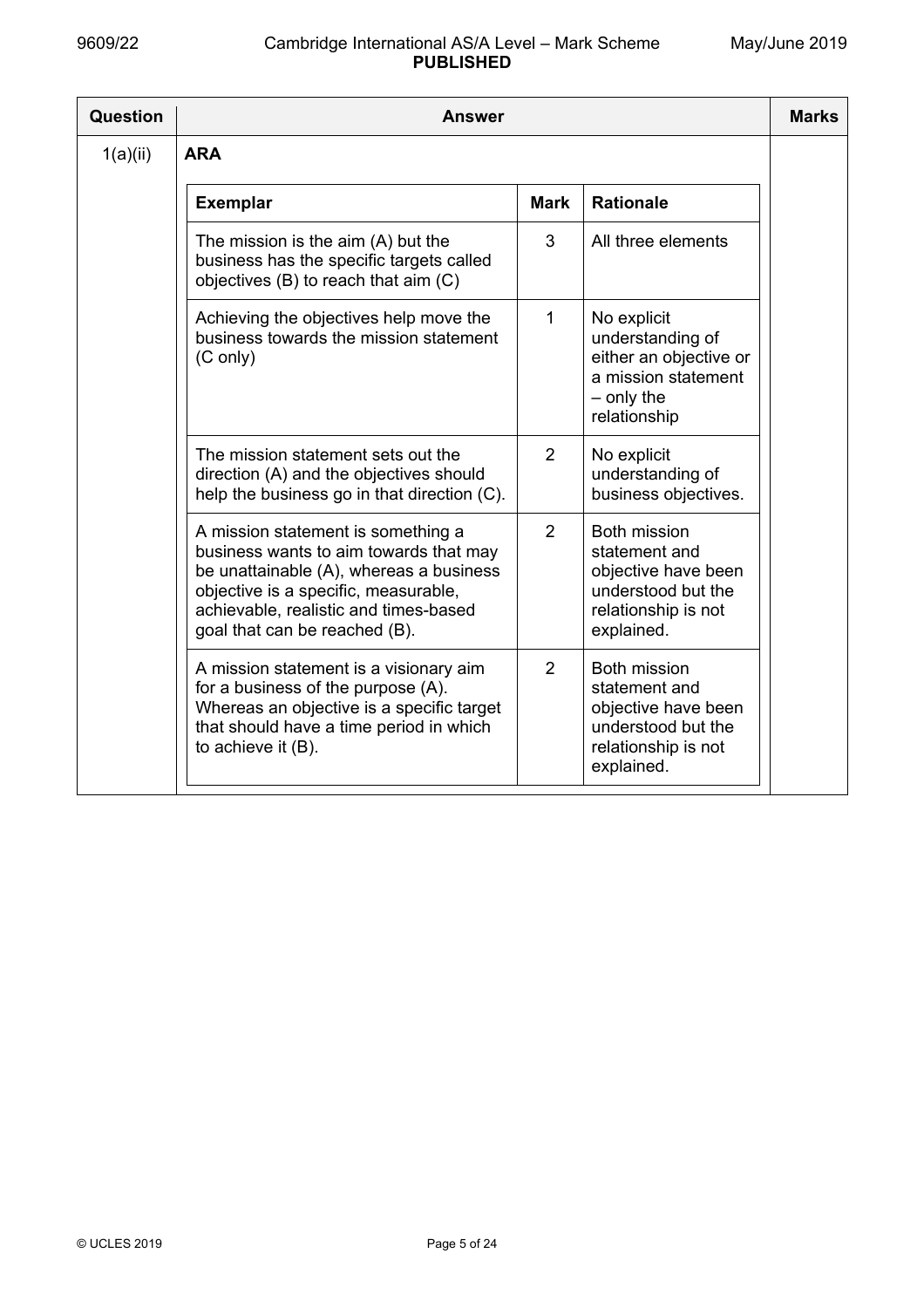| Question | <b>Answer</b>                                                                             |                | <b>Marks</b> |  |  |  |  |
|----------|-------------------------------------------------------------------------------------------|----------------|--------------|--|--|--|--|
| 1(b)(i)  | Refer to Table 1.1. Calculate the rate of labour turnover for the whole<br>of JS in 2018. |                |              |  |  |  |  |
|          | <b>Rationale</b><br><b>Marks</b>                                                          |                |              |  |  |  |  |
|          | Correct answer with or without correct working or %                                       | 3              |              |  |  |  |  |
|          | Identification of correct figures from Table 1.1 used in formula                          | $\overline{2}$ |              |  |  |  |  |
|          | Correct formula*                                                                          | 1              |              |  |  |  |  |
|          | No creditable content                                                                     | $\mathbf 0$    |              |  |  |  |  |
|          | *Formula can be implied through the correct use of figures                                |                |              |  |  |  |  |
|          | <b>Content</b>                                                                            |                |              |  |  |  |  |
|          | Number of employees who left<br>$\frac{1}{2}$ $\times$ 100<br>Total number of employees   |                |              |  |  |  |  |
|          | $6250 + 550 + 600$<br>$-x100$<br>$25000 + 5000 + 10000$                                   |                |              |  |  |  |  |
|          | $\frac{7400}{2}$ × 100<br>40000                                                           |                |              |  |  |  |  |
|          | $= 18.5%$                                                                                 |                |              |  |  |  |  |
|          | OFR*                                                                                      |                |              |  |  |  |  |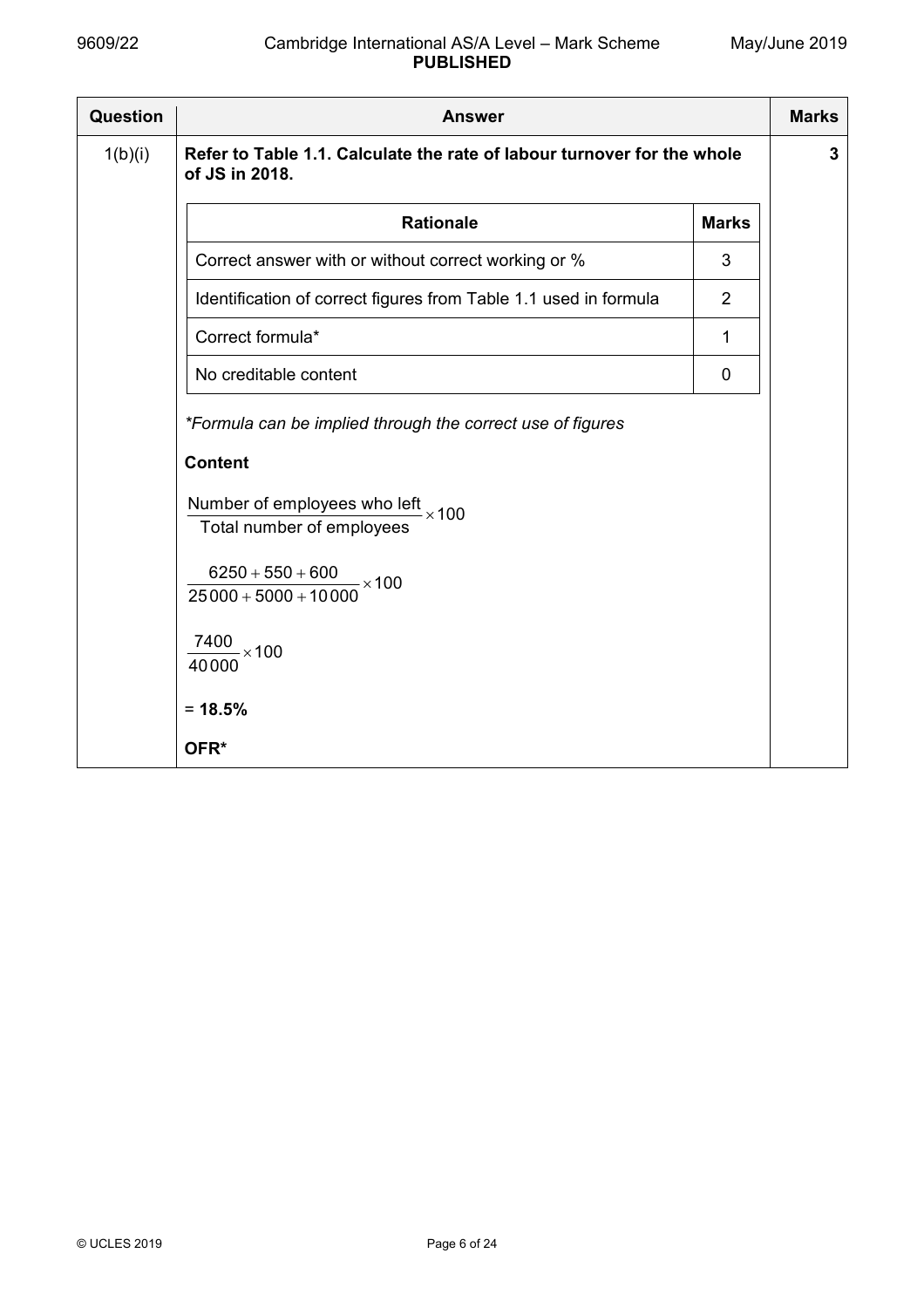| Question | <b>Answer</b>                                                                                                                                                                                                                                                                                                                                                                                                                                                                                           |                |                                                                                                                                                 | <b>Marks</b> |
|----------|---------------------------------------------------------------------------------------------------------------------------------------------------------------------------------------------------------------------------------------------------------------------------------------------------------------------------------------------------------------------------------------------------------------------------------------------------------------------------------------------------------|----------------|-------------------------------------------------------------------------------------------------------------------------------------------------|--------------|
| 1(b)(i)  | Common incorrect answers                                                                                                                                                                                                                                                                                                                                                                                                                                                                                |                |                                                                                                                                                 |              |
|          | Answer                                                                                                                                                                                                                                                                                                                                                                                                                                                                                                  | Mark           | Rationale                                                                                                                                       |              |
|          | 18.5                                                                                                                                                                                                                                                                                                                                                                                                                                                                                                    | 3              | Correct answer -<br>does not require %<br>sign                                                                                                  |              |
|          | 7400<br>$= 0.185$<br>40000                                                                                                                                                                                                                                                                                                                                                                                                                                                                              | $\overline{2}$ | A mistake in the<br>(implied) knowledge<br>of the formula by not<br>multiplying by 100<br>(turning it into a<br>percentage)                     |              |
|          | 0.185 (no working)                                                                                                                                                                                                                                                                                                                                                                                                                                                                                      | 0              | There is no<br>reference to where<br>this (wrong) answer<br>came from, so no<br>marks.                                                          |              |
|          | $\frac{40000}{100}$ × 100 = 540.54%<br>7400                                                                                                                                                                                                                                                                                                                                                                                                                                                             | $\overline{2}$ | Inverted formula -<br>but correct figures<br>and OFR for the<br>answer.                                                                         |              |
|          | $\frac{6250}{ } \times 100 = 25\%$<br>25000                                                                                                                                                                                                                                                                                                                                                                                                                                                             | $\overline{2}$ | Implied formula<br>correct, but wrong<br>use of figures.<br>However, based on<br>those wrong figures<br>the answer is correct<br>using the OFR. |              |
|          | $\frac{6250}{25000}$ × 100                                                                                                                                                                                                                                                                                                                                                                                                                                                                              | 1              | Implied formula                                                                                                                                 |              |
|          | *OFR means the use of the own figure rule – this aims to reward a<br>candidate for the stages of a calculation that are correct, even if an earlier<br>stage or figure used is incorrect. An early mistake, for example, would<br>create all following calculations to have wrong answers, but these are still<br>rewardable (if correct when using a candidate's own figures) Therefore the<br>candidate cannot gain marks for the stage that was incorrect, but can gain<br>all the subsequent marks. |                |                                                                                                                                                 |              |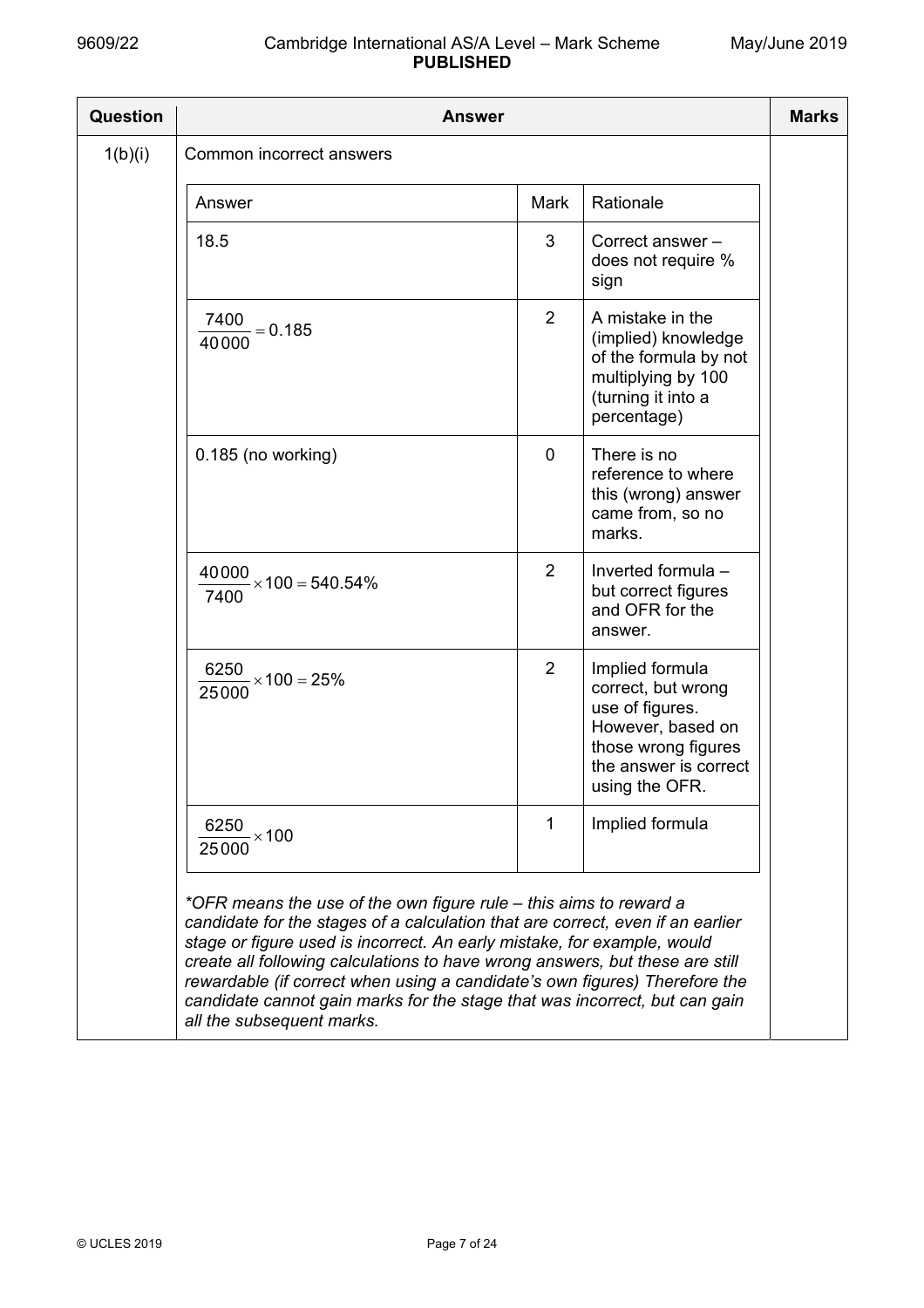| <b>Question</b> | <b>Answer</b>                                                   |                                                        |                                                                                                                                                                                                                                                                                                                                                                                                                                                                                                                                                                                                                                                                                                       |                                                                                                                          |                | <b>Marks</b> |
|-----------------|-----------------------------------------------------------------|--------------------------------------------------------|-------------------------------------------------------------------------------------------------------------------------------------------------------------------------------------------------------------------------------------------------------------------------------------------------------------------------------------------------------------------------------------------------------------------------------------------------------------------------------------------------------------------------------------------------------------------------------------------------------------------------------------------------------------------------------------------------------|--------------------------------------------------------------------------------------------------------------------------|----------------|--------------|
| 1(b)(ii)        | Explain one disadvantage for JS of having high labour turnover. |                                                        |                                                                                                                                                                                                                                                                                                                                                                                                                                                                                                                                                                                                                                                                                                       |                                                                                                                          |                | 3            |
|                 | Level                                                           |                                                        | <b>Knowledge and Application</b>                                                                                                                                                                                                                                                                                                                                                                                                                                                                                                                                                                                                                                                                      |                                                                                                                          | <b>Marks</b>   |              |
|                 | $2b$ (APP)                                                      | turnover in context                                    | Explanation of one disadvantage of high labour                                                                                                                                                                                                                                                                                                                                                                                                                                                                                                                                                                                                                                                        |                                                                                                                          | 3              |              |
|                 | 2a $(K+K)$                                                      | turnover                                               | Explanation of one disadvantage of high labour                                                                                                                                                                                                                                                                                                                                                                                                                                                                                                                                                                                                                                                        |                                                                                                                          | $\overline{2}$ |              |
|                 | 1a (K)                                                          | turnover                                               | Identification of one disadvantage of high labour                                                                                                                                                                                                                                                                                                                                                                                                                                                                                                                                                                                                                                                     |                                                                                                                          | 1              |              |
|                 | $\mathbf 0$                                                     |                                                        | No creditable content                                                                                                                                                                                                                                                                                                                                                                                                                                                                                                                                                                                                                                                                                 |                                                                                                                          | 0              |              |
|                 | $\bullet$<br>$\bullet$<br>٠<br>٠<br><b>ARA and OFR</b>          | customer service.                                      | employees so difficult to replace. Also, as a public sector organisation,<br>this reduces funding for other government spending.<br>Loss of productivity – time-lag between losing workers and gaining new<br>workers - JS still needs to run. New employees are unlikely to be as<br>productive as experienced employees. Might give poor customer<br>service or result in less employment opportunities - highest labour<br>turnover in customer service department.<br>Cost of training/induction – new employees will need to be trained in<br>Poor reputation – might be difficult/take longer to hire new workers<br>Lowers motivation/demotivates<br>Example of how responses should be marked |                                                                                                                          |                |              |
|                 |                                                                 | <b>Identification of a</b><br>disadvantage<br>(1 mark) | <b>Explanation of a</b><br>disadvantage (2<br>marks)                                                                                                                                                                                                                                                                                                                                                                                                                                                                                                                                                                                                                                                  | <b>Explanation of a</b><br>disadvantage in<br>context (3 marks)                                                          |                |              |
|                 | Increased costs (K)                                             |                                                        | Increased costs (K)<br>because those workers<br>who leave JS will need<br>to be replaced which<br>adds to the recruitment<br>costs(K)                                                                                                                                                                                                                                                                                                                                                                                                                                                                                                                                                                 | Because the workers<br>are highly skilled and<br>trained JS will have<br>high recruitment costs<br>when they leave (APP) |                |              |
|                 | People might not<br>want to work at JS<br>(K)                   |                                                        | People might not want<br>to work at JS (K) which<br>will make recruitment<br>much more difficult (K)                                                                                                                                                                                                                                                                                                                                                                                                                                                                                                                                                                                                  | It may be become very<br>difficult to recruit<br>people, especially in<br>department A (APP)                             |                |              |
|                 | be rewarded in this question.                                   |                                                        | *OFR in this case is if a candidate has used an incorrect answer from $1(b)(i)$<br>- if their explanation is correct using their own figures then ALL marks can                                                                                                                                                                                                                                                                                                                                                                                                                                                                                                                                       |                                                                                                                          |                |              |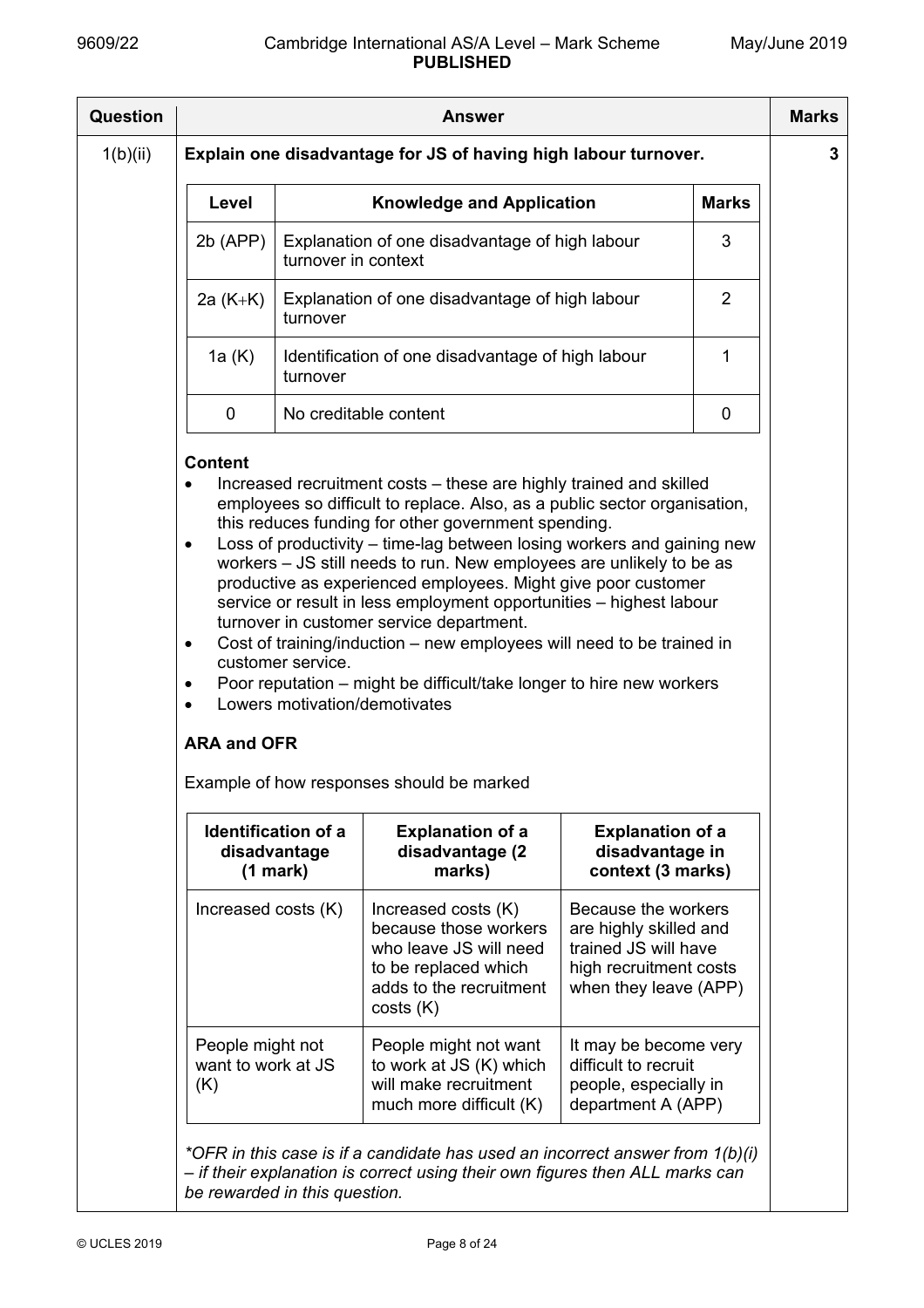| Question |                                                                                                                                                     |                                                                                             | <b>Answer</b>  |                                                                                                                                                       |                | <b>Marks</b> |  |  |
|----------|-----------------------------------------------------------------------------------------------------------------------------------------------------|---------------------------------------------------------------------------------------------|----------------|-------------------------------------------------------------------------------------------------------------------------------------------------------|----------------|--------------|--|--|
| 1(c)     | may affect JS.                                                                                                                                      |                                                                                             |                | Analyse one economy of scale and one diseconomy of scale which                                                                                        |                | 8            |  |  |
|          | Level                                                                                                                                               | Knowledge and<br><b>Application (4)</b><br>marks)                                           | <b>Marks</b>   | <b>Analysis (4</b><br>marks)                                                                                                                          | <b>Marks</b>   |              |  |  |
|          | 2 <sub>b</sub>                                                                                                                                      | <b>Shows</b><br>understanding of<br>one economy<br>and diseconomy<br>of scale in<br>context | $\overline{4}$ | Developed<br>analysis of one<br>economy and<br>diseconomy of<br>scale in context                                                                      | $\overline{4}$ |              |  |  |
|          | 2a                                                                                                                                                  | Shows<br>understanding of<br>one economy or<br>diseconomy of<br>scale in context            | 3              | Developed<br>analysis of one<br>economy or<br>diseconomy of<br>scale in context                                                                       | 3              |              |  |  |
|          | 1 <sub>b</sub>                                                                                                                                      | <b>Shows</b><br>knowledge of one<br>economy and<br>diseconomy of<br>scale                   | 2              | Limited analysis of<br>one economy and<br>diseconomy of<br>scale                                                                                      | 2              |              |  |  |
|          | 1a                                                                                                                                                  | <b>Shows</b><br>knowledge of one<br>economy or<br>diseconomy of<br>scale                    | 1              | Limited analysis of<br>one economy or<br>diseconomy of<br>scale                                                                                       | 1              |              |  |  |
|          | 0<br>No creditable response                                                                                                                         |                                                                                             |                |                                                                                                                                                       |                |              |  |  |
|          | LARGEST is contextual as it is stated in the case. However LARGE is not<br>as it is generic to most/all businesses experiencing economies of scale. |                                                                                             |                |                                                                                                                                                       |                |              |  |  |
|          | <b>Content</b>                                                                                                                                      | purchasing economies of scale).                                                             |                | A candidate does not need to name an economy or diseconomy of scale $-$ a<br>description is good enough (for example 'bulk buying' is enough to award |                |              |  |  |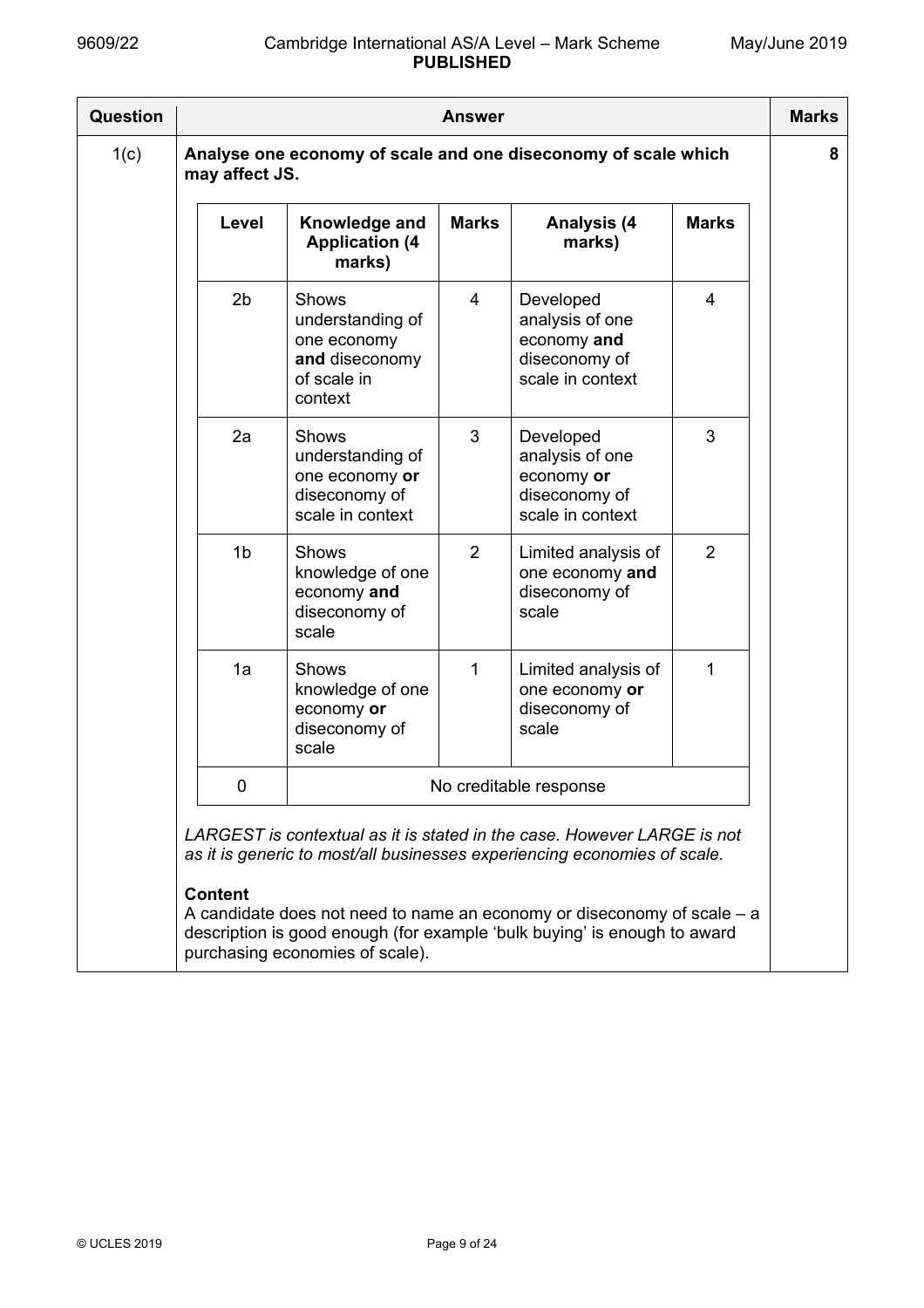| Question |                                                                                                                                                                                                                                                                                                                                       | <b>Answer</b>                                                                                                                                                                                                                                                                                                                                                                                                                                                                                                                                                                                                   |                                                                                                                                                                                                                                                                                                                                                                                                                                                                                                                                                                                                            | <b>Marks</b> |
|----------|---------------------------------------------------------------------------------------------------------------------------------------------------------------------------------------------------------------------------------------------------------------------------------------------------------------------------------------|-----------------------------------------------------------------------------------------------------------------------------------------------------------------------------------------------------------------------------------------------------------------------------------------------------------------------------------------------------------------------------------------------------------------------------------------------------------------------------------------------------------------------------------------------------------------------------------------------------------------|------------------------------------------------------------------------------------------------------------------------------------------------------------------------------------------------------------------------------------------------------------------------------------------------------------------------------------------------------------------------------------------------------------------------------------------------------------------------------------------------------------------------------------------------------------------------------------------------------------|--------------|
| 1(c)     | <b>Economies of scale:</b><br>$\bullet$<br>$\bullet$<br>number of outlets<br>$\bullet$<br>$\bullet$<br>$\bullet$<br>terms due to their size.<br>$\bullet$<br>services<br><b>Diseconomies of scale:</b><br>$\bullet$<br>$\bullet$<br>too many workers to lead?<br>$\bullet$<br>of the business?<br>$\bullet$<br>$\bullet$<br>repeated. | may be able to deal with JS labour turnover issue<br>Marketing economies of scale – many outlets in every main town and<br>city means that marketing costs can be averaged out over a large<br>Purchasing (allow bulk buying) economies of scale – in terms of<br>in context as this is a service sector business)<br>Technical (do not reward technological) economies of scale - better<br>admin computer software/systems<br>maintain good customer service.<br>Poor leadership - 25% of labour turnover is due to poor leadership -<br>Duplication of effort - Each outlet likely to have the same job-role | Managerial economies of scale – for example personnel managers who<br>administration items (do not accept bulk buying of inventory unless it is<br>Financial economies of scale – government backing likely to be more<br>important than size but JS is still more likely to get favourable financial<br>Risk bearing – unlikely to be contextual as JS only focuses on one/two<br>Communication problems – outlets must cooperate with each other to<br>Poor motivation – Is the high labour turnover and issues due to the size<br>Bureaucracy - 10 000 admin workers suggest a great deal of 'red tape' |              |
|          |                                                                                                                                                                                                                                                                                                                                       | Allow external economies or diseconomies of scale - ARA                                                                                                                                                                                                                                                                                                                                                                                                                                                                                                                                                         |                                                                                                                                                                                                                                                                                                                                                                                                                                                                                                                                                                                                            |              |
|          | Example of an<br>Examples of<br>Examples of possible<br>economy of scale<br>application/context<br>analysis (AN + DEV)<br>(APP)<br>(K)                                                                                                                                                                                                |                                                                                                                                                                                                                                                                                                                                                                                                                                                                                                                                                                                                                 |                                                                                                                                                                                                                                                                                                                                                                                                                                                                                                                                                                                                            |              |
|          | Marketing<br>economies of<br>scale                                                                                                                                                                                                                                                                                                    | Because JS has an<br>outlet in every major<br>town and city                                                                                                                                                                                                                                                                                                                                                                                                                                                                                                                                                     | JS can use nationwide<br>advertising campaigns<br>which are likely to have<br>less cost per potential<br>customer who sees it (AN)<br>which means JS has more<br>money to spend on finding<br>people jobs (DEV)                                                                                                                                                                                                                                                                                                                                                                                            |              |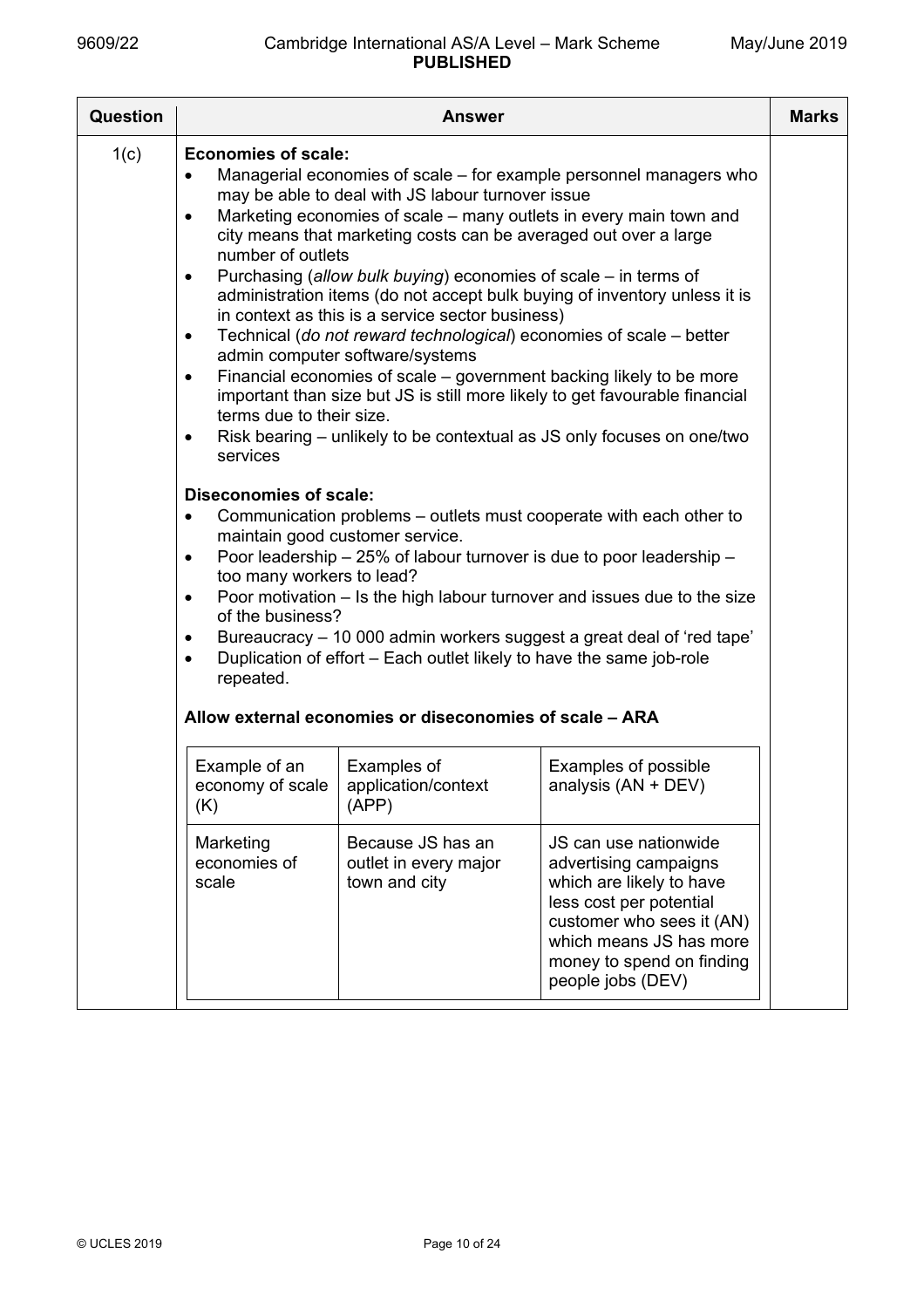| Question | Answer                                                                                                          |                      |                                                                                                                                                                                                                                                              |            |                                                                                                                         |                  | <b>Marks</b> |
|----------|-----------------------------------------------------------------------------------------------------------------|----------------------|--------------------------------------------------------------------------------------------------------------------------------------------------------------------------------------------------------------------------------------------------------------|------------|-------------------------------------------------------------------------------------------------------------------------|------------------|--------------|
| 1(c)     | Example of a<br>diseconomy of<br>scale (K)                                                                      | Examples of<br>(APP) | application/context                                                                                                                                                                                                                                          |            | Examples of possible<br>analysis (AN + DEV)                                                                             |                  |              |
|          | Communication<br>diseconomies of<br>scale                                                                       |                      | Because JS is spread<br>This means that<br>out over the whole of<br>messages may not get<br>properly communicated<br>country X<br>and some jobs might not<br>get filled (AN) meaning<br>that JS does not get as<br>many people out of<br>unemployment (DEV). |            |                                                                                                                         |                  |              |
| 1(d)     | Recommend how JS could improve the motivation of its employees in<br>Department A. Justify your recommendation. |                      |                                                                                                                                                                                                                                                              |            |                                                                                                                         |                  | 11           |
|          | Knowledge and<br><b>Application (4 marks)</b>                                                                   |                      | <b>Marks</b>                                                                                                                                                                                                                                                 |            | <b>Analysis and</b><br><b>Evaluation</b><br>(7 marks)                                                                   | <b>Mark</b><br>s |              |
|          |                                                                                                                 |                      |                                                                                                                                                                                                                                                              | context    | Justified recommendation<br>based on argument in                                                                        | $\overline{7}$   |              |
|          |                                                                                                                 |                      |                                                                                                                                                                                                                                                              | Developed  | recommendation based on<br>argument in context                                                                          | 6                |              |
|          |                                                                                                                 |                      |                                                                                                                                                                                                                                                              |            | An evaluative statement /<br>recommendation based on<br>argument in context                                             | 5                |              |
|          | Shows understanding of<br>(de)-motivation in the<br>customer service<br>department                              |                      | $3 - 4$                                                                                                                                                                                                                                                      | department | Developed argument<br>(balanced**) based on<br>way(s) which JS could<br>improve motivation in the<br>customer service   | 4                |              |
|          |                                                                                                                 |                      |                                                                                                                                                                                                                                                              | department | Developed argument<br>(imbalanced*) based on<br>one way which JS could<br>improve motivation in the<br>customer service | 3                |              |
|          | Shows knowledge of<br>(de)motivation                                                                            |                      | $1 - 2$                                                                                                                                                                                                                                                      |            | Limited analysis of $way(s)$<br>which a business can<br>improve motivation                                              | $1 - 2$          |              |
|          | No creditable content                                                                                           |                      |                                                                                                                                                                                                                                                              |            | 0                                                                                                                       |                  |              |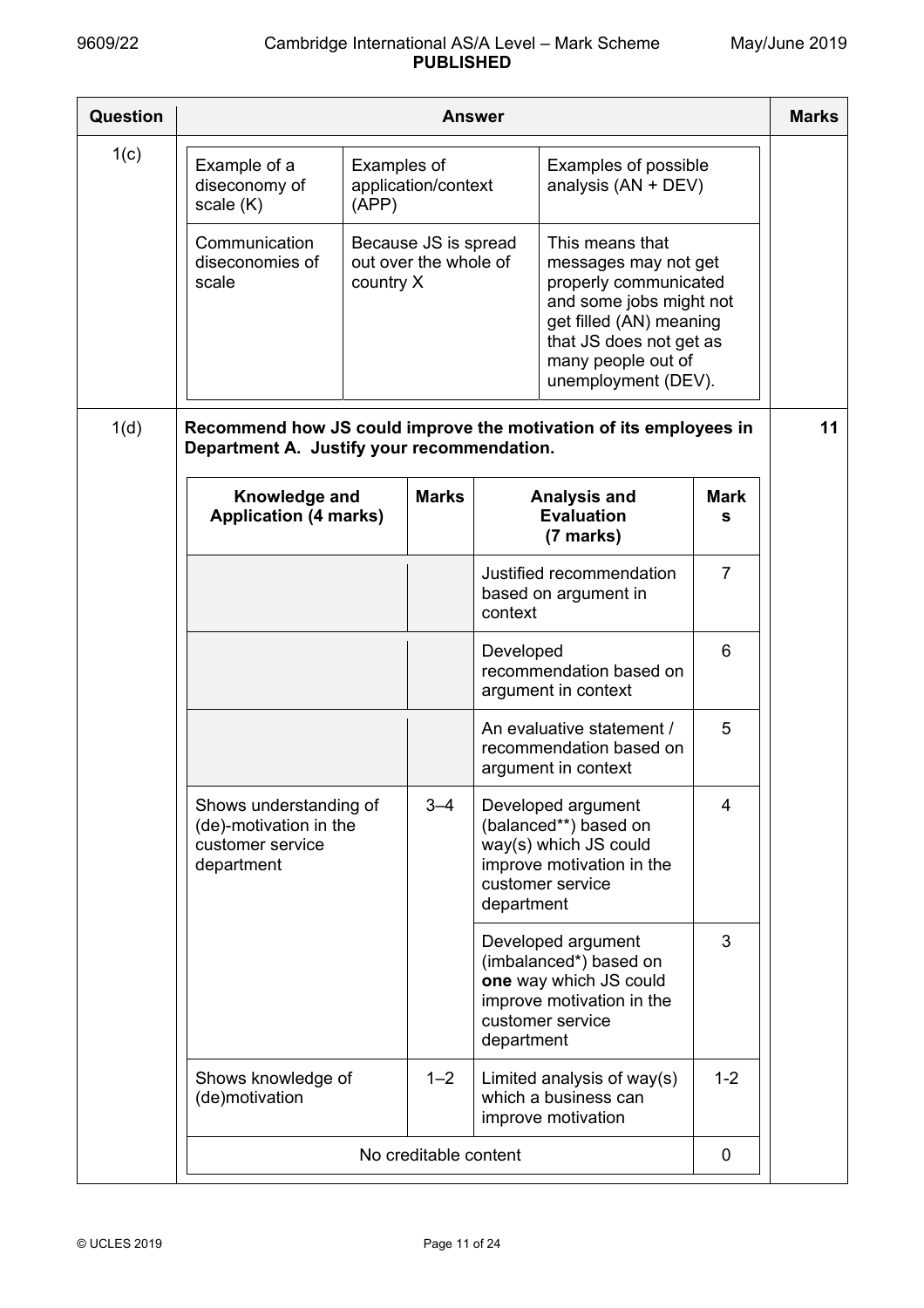| Question | <b>Answer</b>                                                                                                                                                                                                                                                                              | <b>Marks</b> |
|----------|--------------------------------------------------------------------------------------------------------------------------------------------------------------------------------------------------------------------------------------------------------------------------------------------|--------------|
| 1(d)     | *Imbalanced argument is when a candidate only looks at what is good or<br>bad about only one way.<br>**Balance in an argument can be gained by looking at more than one way<br>OR by having developed analysis of is good and developed analysis about<br>what is <b>bad</b> about one way |              |
|          | <b>Content</b>                                                                                                                                                                                                                                                                             |              |
|          | Increase pay/financial motivation – 30% of leaving employees are<br>leaving for 'poor pay'. However, can the government of county X afford<br>a pay increase?                                                                                                                              |              |
|          | Non-financial motivation $-20\%$ leaving because of a boring job (job<br>$\bullet$<br>enrichment/enlargement/rotation - improve motivating factors etc.),<br>more delegation etc.                                                                                                          |              |
|          | Increase levels of hierarchy to improve promotion chances. 5% of<br>$\bullet$<br>workers leaving for this reason.                                                                                                                                                                          |              |
|          | Allow movement between outlets $-5\%$ have moved to another town $-$<br>$\bullet$<br>JS may be able to keep them in the business by offering them a job in<br>another outlet.                                                                                                              |              |
|          | Improve leadership – is JS using the right leadership styles? Do the<br>$\bullet$<br>managers need training?                                                                                                                                                                               |              |
|          | Improve training - employees are highly skilled and trained, but maybe<br>$\bullet$<br>they could be offered more to keep them in the business. In particular,<br>training on how to deal with customers as this is a major reason for the<br>turnover.                                    |              |
|          | Make more social opportunities for staff<br>$\bullet$                                                                                                                                                                                                                                      |              |
|          | Improve recruitment and selection processes – are people leaving<br>$\bullet$<br>because they were not the right people in the first place?                                                                                                                                                |              |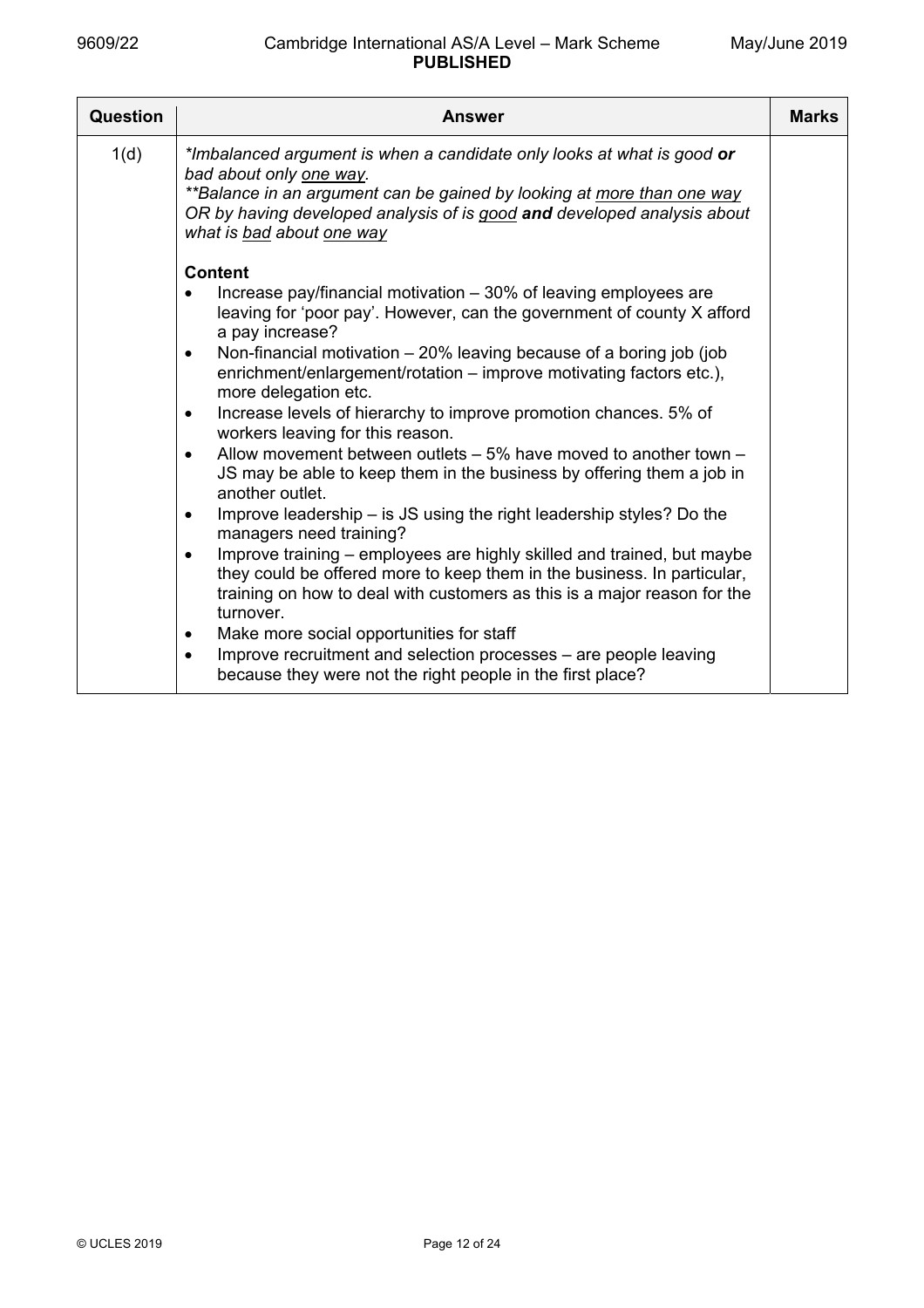| <b>Question</b> | <b>Answer</b>                                                                              |                                                                                                                                                                      |                                                                                                |                                                                                                            |                                                                                                                                                                                                                                                                                                       |  |
|-----------------|--------------------------------------------------------------------------------------------|----------------------------------------------------------------------------------------------------------------------------------------------------------------------|------------------------------------------------------------------------------------------------|------------------------------------------------------------------------------------------------------------|-------------------------------------------------------------------------------------------------------------------------------------------------------------------------------------------------------------------------------------------------------------------------------------------------------|--|
| 1(d)            | <b>ARA</b><br>An example of how an answer could develop and how it should be<br>annotated. |                                                                                                                                                                      |                                                                                                |                                                                                                            |                                                                                                                                                                                                                                                                                                       |  |
|                 | K                                                                                          | <b>APP</b>                                                                                                                                                           | AN                                                                                             | <b>DEV</b>                                                                                                 | <b>EVAL</b>                                                                                                                                                                                                                                                                                           |  |
|                 | <b>JS could</b><br>pay its<br>workers<br>better to<br>motivate<br>them $(K)$               | This may be<br>effective<br>because<br>30% of<br>people who<br>leave think<br>that JS has<br>poor pay<br>(APP)                                                       | This is likely<br>to lead to<br>less people<br>leaving<br>Department<br>A(AN)                  | Which will<br>decrease<br>the<br>recruitment<br>costs of JS<br>(DEV)                                       | Overall pay<br>could help to<br>improve the<br>motivation of<br>the<br>employees<br>in<br>Department<br>A (EVAL)                                                                                                                                                                                      |  |
|                 | However,<br>money does<br>not motivate<br>everyone<br>(K)                                  | And there<br>are many<br>other<br>reasons why<br>employees<br>leave JS,<br>such as the<br>25% of<br>people who<br>leave<br>because of<br>poor<br>leadership<br>(APP) | So, the extra<br>pay may not<br>motivate the<br>employees<br>but will<br>increase<br>costs(AN) | Which<br>means that<br>JS has less<br>money<br>available to<br>meet their<br>mission<br>statement<br>(DEV) | because it<br>has the<br>highest<br>labour<br>turnover rate<br>and the<br>biggest<br>reason is<br>poor pay<br>(EVAL).<br>However, it<br>depends on<br>whether JS<br>can afford to<br>increase pay<br>enough to<br>make a real<br>difference to<br>the<br>motivation of<br>the<br>employees<br>(EVAL). |  |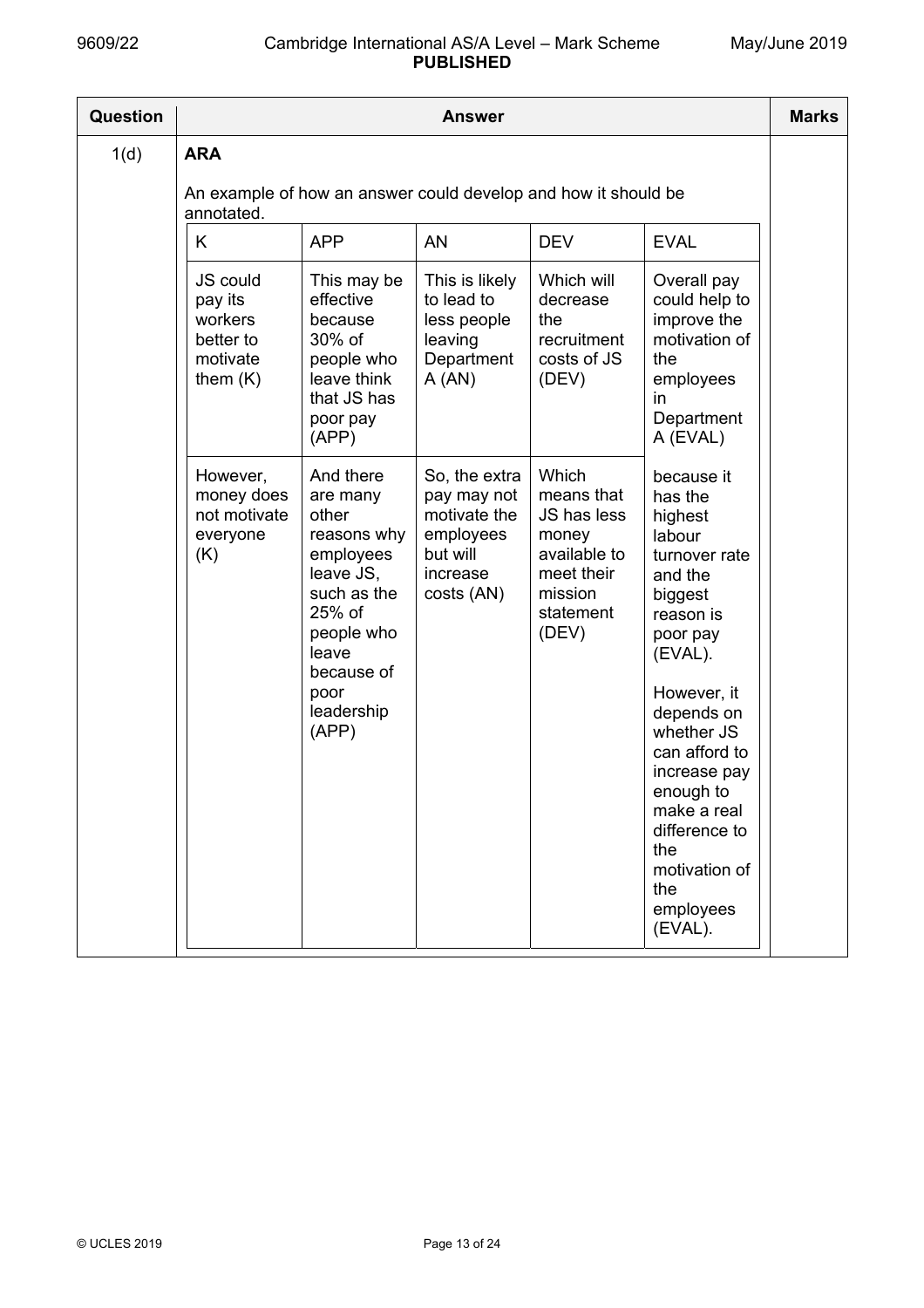| Question | <b>Answer</b>                                                             |             |                                                          |                |                  |  |
|----------|---------------------------------------------------------------------------|-------------|----------------------------------------------------------|----------------|------------------|--|
| 2(a)(i)  | Define the term 'cash flow' (line 21).                                    |             |                                                          |                | $\boldsymbol{2}$ |  |
|          | Knowledge                                                                 |             |                                                          | <b>Marks</b>   |                  |  |
|          | A correct definition                                                      |             |                                                          | $\overline{2}$ |                  |  |
|          | A partial, vague or unfocused definition                                  |             |                                                          | 1              |                  |  |
|          | No creditable content                                                     |             |                                                          | $\mathbf 0$    |                  |  |
|          | <b>Content</b><br>The movement of money (1) in and out of a business (1). |             |                                                          |                |                  |  |
|          | <b>Exemplar</b>                                                           | <b>Mark</b> | <b>Rationale</b>                                         |                |                  |  |
|          | The transfer/movement of money in and<br>out of the business              | 2           | All areas covered                                        |                |                  |  |
|          | The receiving of money in to the<br>business                              | 1           | Only one direction<br>covered - defining<br>cash inflow  |                |                  |  |
|          | The spending of money within/out of a<br>business                         | 1           | Only one direction<br>covered - defining<br>cash outflow |                |                  |  |
|          | The movement of money/cash within a<br>business                           | 1           | No reference to<br>direction (in and out)                |                |                  |  |
|          | A businesses flow of cash                                                 | 0           | Tautological                                             |                |                  |  |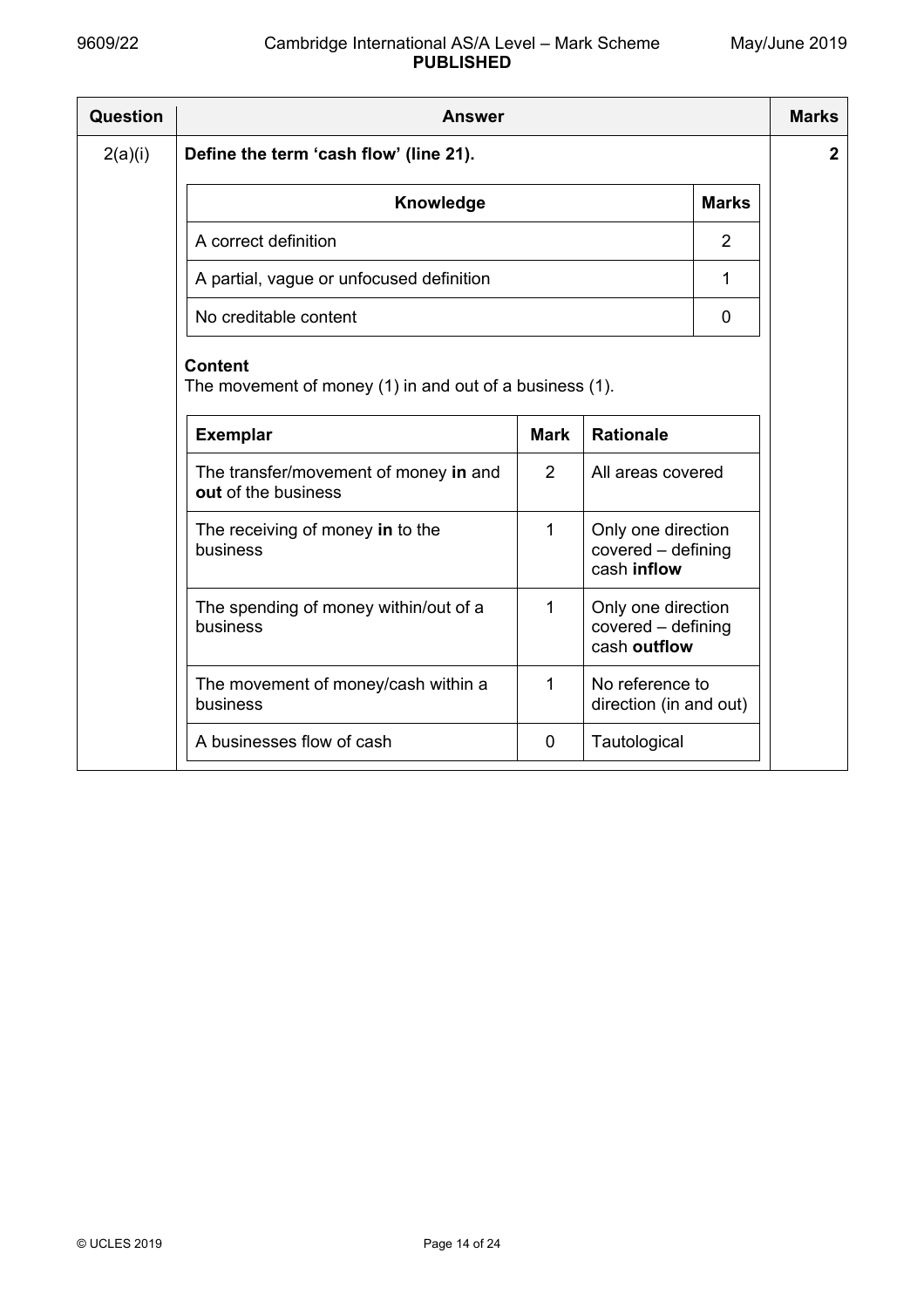| Question | Answer                                                          |                                                                                                                                                |             |                                                                                                  |              |  |  |  |
|----------|-----------------------------------------------------------------|------------------------------------------------------------------------------------------------------------------------------------------------|-------------|--------------------------------------------------------------------------------------------------|--------------|--|--|--|
| 2(a)(ii) | Explain the term 'brand' (line 1).                              |                                                                                                                                                |             |                                                                                                  |              |  |  |  |
|          | Award one mark for each point of explanation:                   |                                                                                                                                                |             |                                                                                                  |              |  |  |  |
|          |                                                                 | <b>Rationale</b>                                                                                                                               |             |                                                                                                  | <b>Marks</b> |  |  |  |
|          | $\mathsf C$                                                     | Example or some other way of showing good<br>understanding                                                                                     |             |                                                                                                  | 1            |  |  |  |
|          | B                                                               | An explanation that it distinguishes from competition<br>(unique)                                                                              |             |                                                                                                  | 1            |  |  |  |
|          | A                                                               | An explanation of name/logo/design/feature etc.                                                                                                |             |                                                                                                  | $\mathbf{1}$ |  |  |  |
|          | are used in business, marketing, and advertising.<br><b>ARA</b> |                                                                                                                                                |             |                                                                                                  |              |  |  |  |
|          |                                                                 | <b>Exemplar</b>                                                                                                                                | <b>Mark</b> | <b>Rationale</b>                                                                                 |              |  |  |  |
|          |                                                                 | A brand is the name $(A)$ or logo that<br>differentiates a product or service (B)<br>from the competitors, like McDonalds<br>golden arches (C) | 3           | All three aspects                                                                                |              |  |  |  |
|          |                                                                 | A brand, like Coke (C), helps a business<br>distinguish itself (B) from competitors<br>because people know to look out for the<br>logo (A)     | 3           | All three aspects<br>All three aspects                                                           |              |  |  |  |
|          |                                                                 | A unique $(B)$ feature $(A)$ that is used to<br>advertise a product (C)                                                                        | 3           |                                                                                                  |              |  |  |  |
|          | A logo (A) that makes a business unique<br>(C)                  |                                                                                                                                                | 2           | A and B marks                                                                                    |              |  |  |  |
|          |                                                                 | Something about a business that makes<br>it stand out (B) such as a name (A) like<br><b>Too Tasty</b>                                          | 2           | Do not reward TT as<br>an example since<br>we tell them it is a<br>brand in the data (ie<br>REP) |              |  |  |  |
|          |                                                                 | A brand is a big business like Pepsi (C)                                                                                                       | 1           | C mark as it is an<br>example                                                                    |              |  |  |  |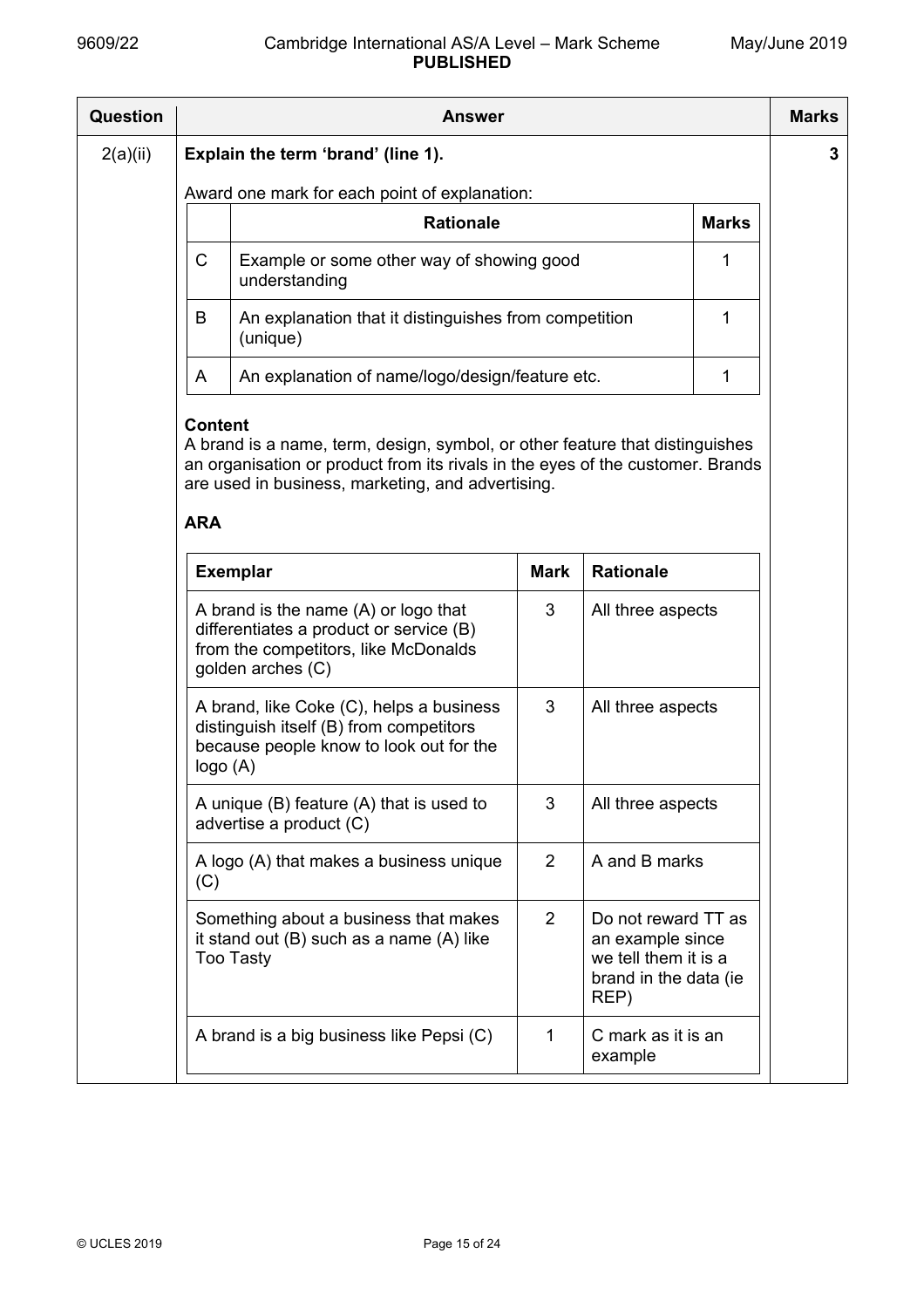| Question | <b>Answer</b>                                                                                                                   |   |  |  |  |  |
|----------|---------------------------------------------------------------------------------------------------------------------------------|---|--|--|--|--|
| 2(b)(i)  | Refer to Table 2.1. Calculate the effect of a price increase to \$1.10 on<br>the level of sales of the carrot variety of chips. |   |  |  |  |  |
|          | <b>Rationale</b><br><b>Marks</b>                                                                                                |   |  |  |  |  |
|          | Correct answer with or without correct working or m                                                                             | 3 |  |  |  |  |
|          | Correct calculation of percentage change in QD (-15%)                                                                           | 2 |  |  |  |  |
|          | Formula* or correct calculation of percentage change in P (10%)                                                                 | 1 |  |  |  |  |
|          | No creditable content                                                                                                           | 0 |  |  |  |  |
|          | *Formula can be implied from the use of numbers                                                                                 |   |  |  |  |  |
|          | <b>Content</b>                                                                                                                  |   |  |  |  |  |
|          | % change in $QD$ = PED<br>% change in P                                                                                         |   |  |  |  |  |
|          | % change in QD $=-1.5$<br>10%                                                                                                   |   |  |  |  |  |
|          | So % change in $QD = -15%$                                                                                                      |   |  |  |  |  |
|          | So, change in $QD = 2.55m$ units (a decrease of 0.45m units) – allow<br>either                                                  |   |  |  |  |  |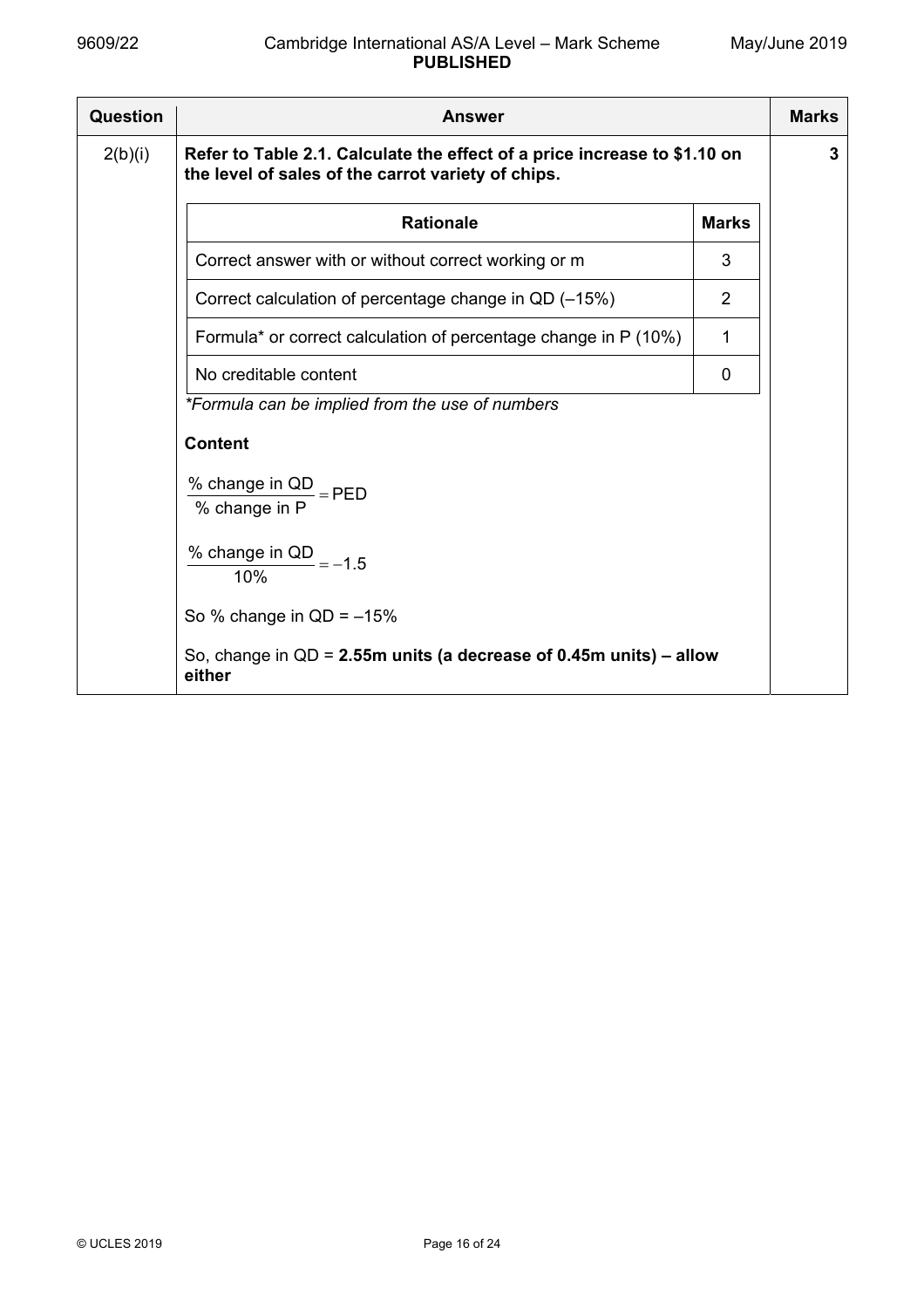| <b>Question</b> | <b>Answer</b>                                                                                                                                                                                                                                                                                                                                                                                                                                                                                          |                |                                                                                                                              | <b>Marks</b> |  |  |
|-----------------|--------------------------------------------------------------------------------------------------------------------------------------------------------------------------------------------------------------------------------------------------------------------------------------------------------------------------------------------------------------------------------------------------------------------------------------------------------------------------------------------------------|----------------|------------------------------------------------------------------------------------------------------------------------------|--------------|--|--|
| 2(b)(i)         | OFR*                                                                                                                                                                                                                                                                                                                                                                                                                                                                                                   |                |                                                                                                                              |              |  |  |
|                 | Answer                                                                                                                                                                                                                                                                                                                                                                                                                                                                                                 | Mark           | Rationale                                                                                                                    |              |  |  |
|                 | $-0.45$<br>Decrease of 0.45                                                                                                                                                                                                                                                                                                                                                                                                                                                                            | 3              | A correct answer<br>(the change in QD)-<br>working not required                                                              |              |  |  |
|                 | 2.55                                                                                                                                                                                                                                                                                                                                                                                                                                                                                                   | 3              | Also a correct<br>answer (the total QD<br>after the price<br>change) - working<br>not required                               |              |  |  |
|                 | 0.45                                                                                                                                                                                                                                                                                                                                                                                                                                                                                                   | 2              | <b>Calculation correct</b><br>but not identified the<br>decrease. Allow,<br>even without<br>working                          |              |  |  |
|                 | (Change of) 15%<br>$-15%$                                                                                                                                                                                                                                                                                                                                                                                                                                                                              | $\overline{2}$ | Correctly calculated<br>the percentage<br>change, but not the<br>change in level of<br>sales. Allow, even<br>without working |              |  |  |
|                 | \$0.10<br>$\frac{3}{2} \times 100 = 10\%$<br>\$1                                                                                                                                                                                                                                                                                                                                                                                                                                                       | 1              | Correctly calculated<br>the change in price                                                                                  |              |  |  |
|                 | *OFR means the use of the own figure rule – this aims to reward a<br>candidate for the stages of a calculation that are correct, even if an earlier<br>stage or figure used is incorrect. An early mistake, for example, would<br>create all following calculations to have wrong answers, but these are still<br>rewardable (if correct when using a candidate's own figures) Therefore the<br>candidate cannot gain marks for the stage that was incorrect, but can gain<br>all the subsequent marks |                |                                                                                                                              |              |  |  |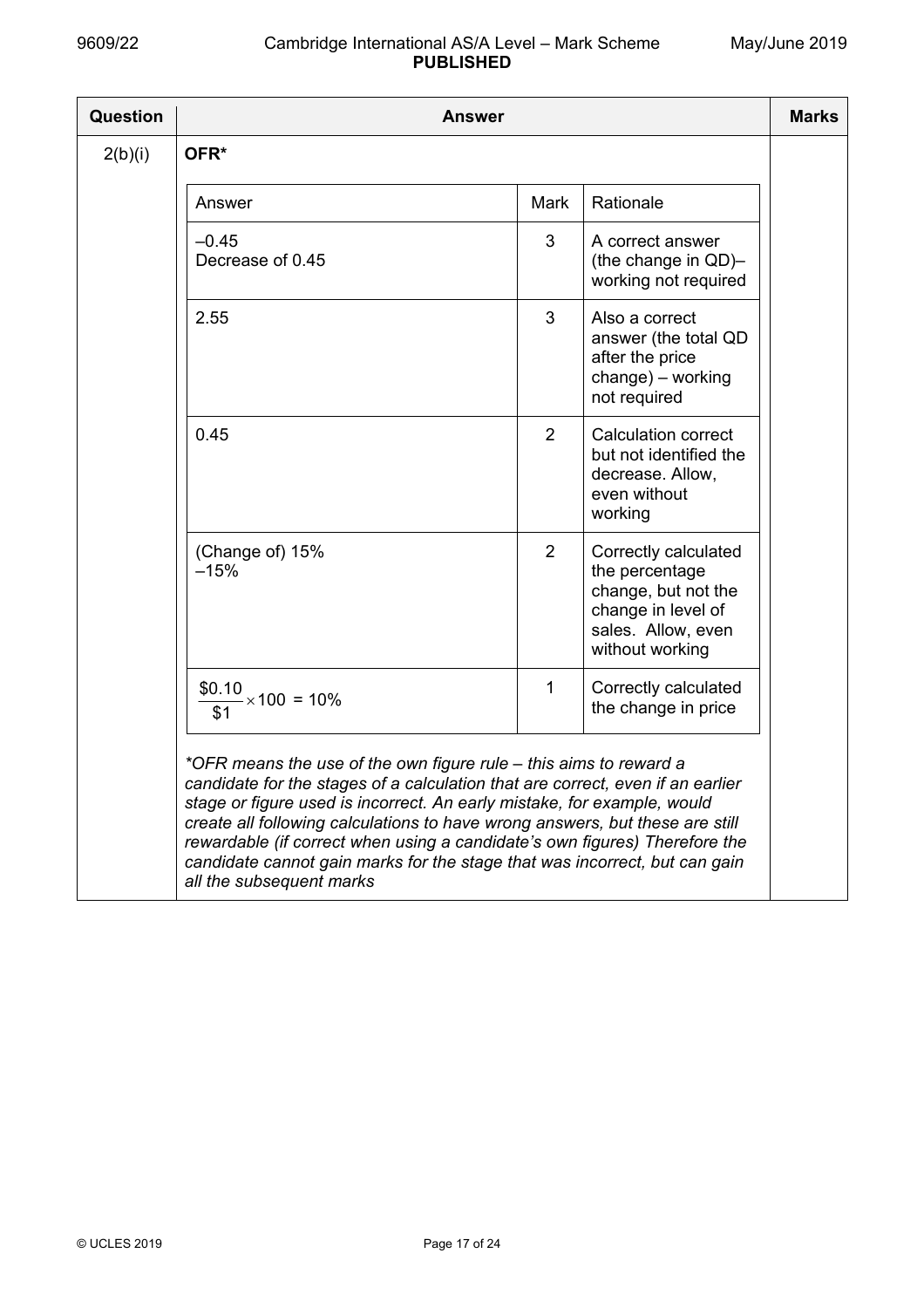| <b>Question</b> | <b>Answer</b>                                                                                                                                                                                                                                                                                                                                                                                                                                                                                                                                                                                                               |                         |                                                                                                                |                                                                                                                                        |                |  |  |  |
|-----------------|-----------------------------------------------------------------------------------------------------------------------------------------------------------------------------------------------------------------------------------------------------------------------------------------------------------------------------------------------------------------------------------------------------------------------------------------------------------------------------------------------------------------------------------------------------------------------------------------------------------------------------|-------------------------|----------------------------------------------------------------------------------------------------------------|----------------------------------------------------------------------------------------------------------------------------------------|----------------|--|--|--|
| 2(b)(ii)        | Explain one way in which the price elasticity of demand figures may be<br>useful to TT.                                                                                                                                                                                                                                                                                                                                                                                                                                                                                                                                     |                         |                                                                                                                |                                                                                                                                        |                |  |  |  |
|                 | <b>Knowledge and Application</b><br><b>Marks</b><br>Level                                                                                                                                                                                                                                                                                                                                                                                                                                                                                                                                                                   |                         |                                                                                                                |                                                                                                                                        |                |  |  |  |
|                 | $2b$ (APP)                                                                                                                                                                                                                                                                                                                                                                                                                                                                                                                                                                                                                  |                         | Explanation of one use of PED figures in context                                                               |                                                                                                                                        |                |  |  |  |
|                 | 2a (K+K)                                                                                                                                                                                                                                                                                                                                                                                                                                                                                                                                                                                                                    |                         | Explanation of one use of PED figures                                                                          |                                                                                                                                        | $\overline{2}$ |  |  |  |
|                 | 1a (K)                                                                                                                                                                                                                                                                                                                                                                                                                                                                                                                                                                                                                      |                         | Identification of one use of PED figures                                                                       |                                                                                                                                        | 1              |  |  |  |
|                 | 0                                                                                                                                                                                                                                                                                                                                                                                                                                                                                                                                                                                                                           | No creditable content   |                                                                                                                |                                                                                                                                        | 0              |  |  |  |
|                 | To predict the effect of price changes<br>$\bullet$<br>To predict changes in revenue/profit<br>$\bullet$<br>To decide how to change/set a price<br>$\bullet$<br>To understand the effects of a sale/promotional pricing<br>$\bullet$<br><b>Context may include:</b><br>Should not increase the price of carrot or potato varieties – will lose<br>$\bullet$<br>revenue -could decrease (both PED elastic)<br>Should increase the price of beetroot and parsnip varieties - will gain<br>$\bullet$<br>revenue - should not decrease (both PED inelastic)<br><b>ARA and OFR*</b><br>Example of how responses should be marked |                         |                                                                                                                |                                                                                                                                        |                |  |  |  |
|                 | <b>Identification of a</b><br>use (1 mark)                                                                                                                                                                                                                                                                                                                                                                                                                                                                                                                                                                                  |                         | <b>Explanation of a</b><br>disadvantage (2<br>marks)                                                           | <b>Explanation of a</b><br>disadvantage in<br>context (3 marks)                                                                        |                |  |  |  |
|                 | To see what might<br>happen when prices<br>change $(K)$                                                                                                                                                                                                                                                                                                                                                                                                                                                                                                                                                                     |                         | If TT raises price and it<br>is inelastic then they<br>will gain more revenue<br>(K)                           | For example the<br>beetroot crisps are<br>inelastic (APP)                                                                              |                |  |  |  |
|                 | PED can inform TT<br>set for their products<br>(K)                                                                                                                                                                                                                                                                                                                                                                                                                                                                                                                                                                          | about the best price to | An answer of more<br>than 1 means that they<br>should not increase<br>the price, but should<br>decrease it (K) | As seen with the carrot<br>crisps (APP)                                                                                                |                |  |  |  |
|                 |                                                                                                                                                                                                                                                                                                                                                                                                                                                                                                                                                                                                                             |                         |                                                                                                                | The carrot crisps are<br>elastic, so the figures<br>suggest they should<br>not increase the price<br>or they may lose<br>revenue (APP) |                |  |  |  |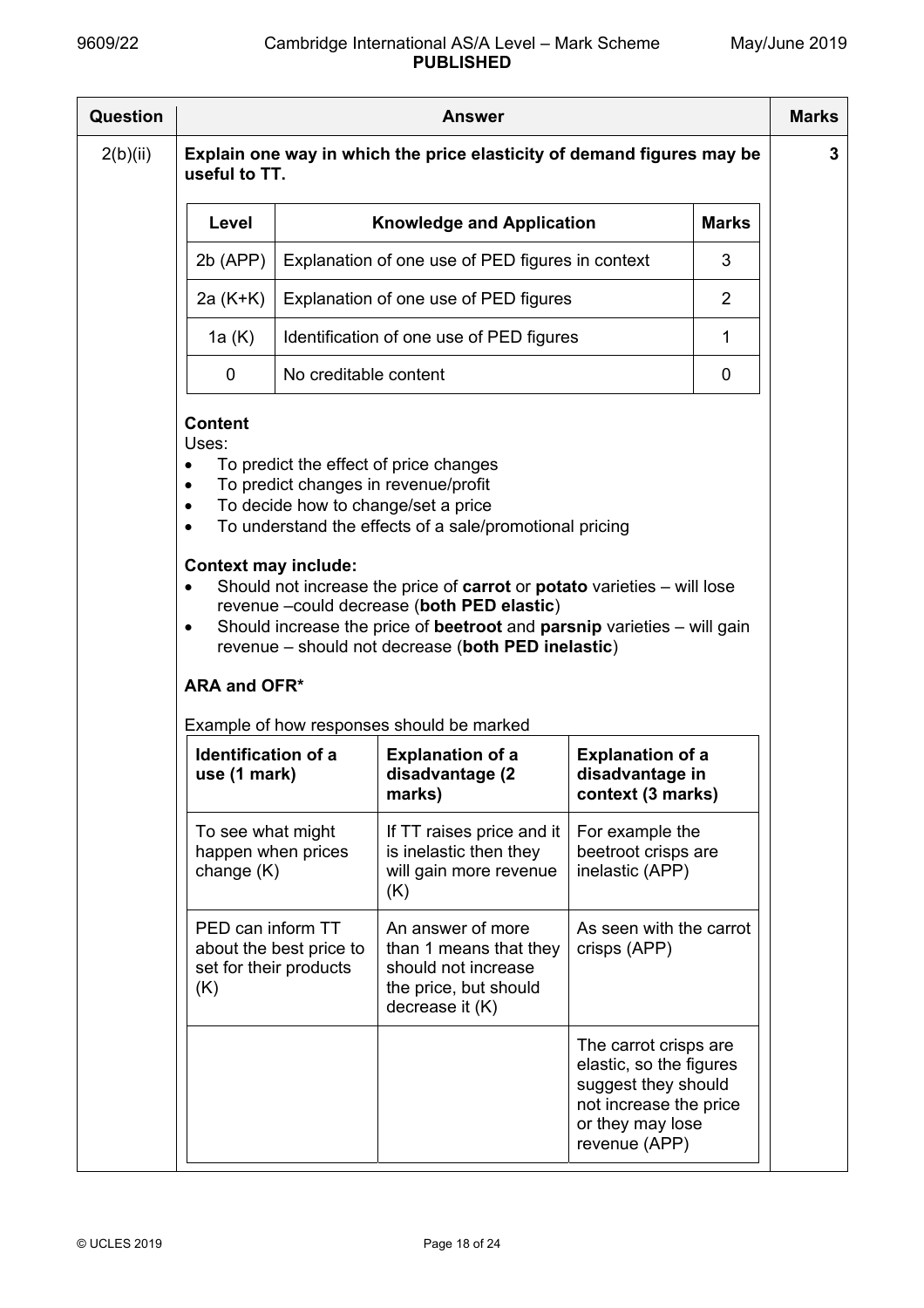| Question |                                                                                                                                                                                                  |                                                                                                                    | <b>Answer</b>  |                                                                                                                                        |                | <b>Marks</b> |  |
|----------|--------------------------------------------------------------------------------------------------------------------------------------------------------------------------------------------------|--------------------------------------------------------------------------------------------------------------------|----------------|----------------------------------------------------------------------------------------------------------------------------------------|----------------|--------------|--|
| 2(b)(ii) | *OFR in this case is if a candidate has used an incorrect answer from $2(b)(i)$<br>- if their explanation is correct using their own figures then ALL marks can<br>be rewarded in this question. |                                                                                                                    |                |                                                                                                                                        |                |              |  |
| 2(c)     |                                                                                                                                                                                                  | help develop a new variety of vegetable chip.                                                                      |                | Analyse one method of primary market research and one source of<br>secondary market research which the Marketing Director could use to |                | 8            |  |
|          | Level                                                                                                                                                                                            | Knowledge and<br><b>Application</b><br>(4 marks)                                                                   | <b>Marks</b>   | Analysis (4 marks)                                                                                                                     | <b>Marks</b>   |              |  |
|          | 2 <sub>b</sub>                                                                                                                                                                                   | Shows understanding<br>of one method of<br>primary and one<br>source of secondary<br>market research in<br>context | $\overline{4}$ | Developed analysis of<br>one method of<br>primary and one<br>source of secondary<br>market research in<br>context                      | $\overline{4}$ |              |  |
|          | 2a                                                                                                                                                                                               | Shows understanding<br>of one method of<br>primary or one source<br>of secondary market<br>research in context     | 3              | Developed analysis of<br>one method of<br>primary or one source<br>of secondary market<br>research in context                          | 3              |              |  |
|          | 1 <sub>b</sub>                                                                                                                                                                                   | Shows knowledge of<br>one method of<br>primary and one<br>source of secondary<br>market research                   | 2              | Limited analysis of<br>one method of<br>primary and one<br>source of secondary<br>market research                                      | $\overline{2}$ |              |  |
|          | 1a                                                                                                                                                                                               | Shows knowledge of<br>one method of<br>primary or one<br>sources of secondary<br>market research                   | 1              | Limited analysis of<br>one method of<br>primary or one<br>sources of secondary<br>market research                                      | 1              |              |  |
|          | 0                                                                                                                                                                                                |                                                                                                                    |                | No creditable content                                                                                                                  |                |              |  |
|          | Note: Annotate marks for primary market research in the left -hand margin<br>and secondary market research in the right-hand margin.                                                             |                                                                                                                    |                |                                                                                                                                        |                |              |  |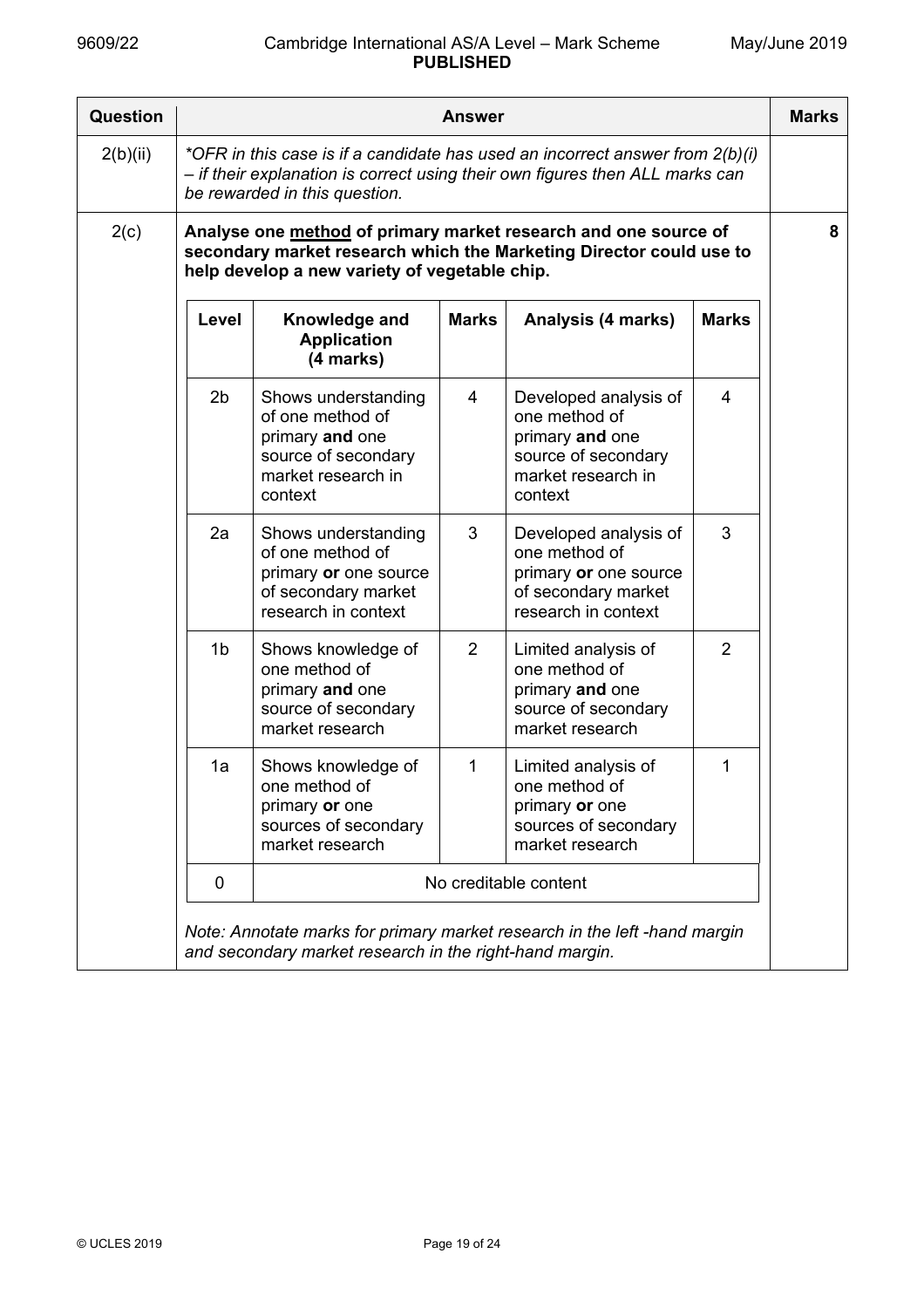| Question | <b>Answer</b>                                                                                                                                                                                                                                                                                                                                                                                                                                                                                                                                                                                                                                                                                                                                                                                                                    |                                                                             |                                                                                                                                                                                                                                                         |  |  |  |
|----------|----------------------------------------------------------------------------------------------------------------------------------------------------------------------------------------------------------------------------------------------------------------------------------------------------------------------------------------------------------------------------------------------------------------------------------------------------------------------------------------------------------------------------------------------------------------------------------------------------------------------------------------------------------------------------------------------------------------------------------------------------------------------------------------------------------------------------------|-----------------------------------------------------------------------------|---------------------------------------------------------------------------------------------------------------------------------------------------------------------------------------------------------------------------------------------------------|--|--|--|
| 2(c)     | <b>Content</b><br>Primary methods:<br>Survey- could survey current customers about new varieties they might<br>like<br>Questionnaires - Could ask about new possible varieties<br>$\bullet$<br>Focus groups – ask a group to try the new varieties and give feedback<br>on them<br>Observation – could observe what potential customers are buying from<br>$\bullet$<br>retailers - new varieties/flavours etc.<br>Testing – could hand out free samples for feedback<br>$\bullet$<br>Secondary sources:<br>Printed – trade magazines, research done by competitors<br>$\bullet$<br>Paid for - from market research agencies, census etc.<br>$\bullet$<br>Internet – demographics, new products in other markets etc.<br>$\bullet$<br><b>ARA</b><br>A chain of analysis could come from an analysis of the benefits and costs of |                                                                             |                                                                                                                                                                                                                                                         |  |  |  |
|          | a method or source (See below).<br>Example of a                                                                                                                                                                                                                                                                                                                                                                                                                                                                                                                                                                                                                                                                                                                                                                                  | <b>Examples of application/</b>                                             | <b>Examples of possible</b>                                                                                                                                                                                                                             |  |  |  |
|          | method of<br>primary<br>market<br>research (K)                                                                                                                                                                                                                                                                                                                                                                                                                                                                                                                                                                                                                                                                                                                                                                                   | context (APP)                                                               | analysis (AN + DEV)                                                                                                                                                                                                                                     |  |  |  |
|          | Questionnaire                                                                                                                                                                                                                                                                                                                                                                                                                                                                                                                                                                                                                                                                                                                                                                                                                    | Asking parents about what<br>varieties of chip their<br>children like most. | Which could give TT<br>useful information about<br>the new product so they<br>can gain high sales (AN).<br>However questionnaires<br>are expensive to ask<br>enough people to make<br>them representative so<br>this could increase TT's<br>costs (DEV) |  |  |  |
|          | Example of a<br>source of<br>secondary<br>market<br>research (K)                                                                                                                                                                                                                                                                                                                                                                                                                                                                                                                                                                                                                                                                                                                                                                 | <b>Examples of</b><br>application/context<br>(APP)                          | <b>Examples of possible</b><br>analysis (AN + DEV)                                                                                                                                                                                                      |  |  |  |
|          | The internet                                                                                                                                                                                                                                                                                                                                                                                                                                                                                                                                                                                                                                                                                                                                                                                                                     | To see what flavours of<br>vegetable chips TT's<br>competition are selling  | This would be a cheap<br>way of finding out<br>secondary data which<br>lowers the cost of the<br>research (AN) however it<br>will not tell TT about<br>flavours which are in<br>development so the<br>research may be a waste<br>of time (DEV)          |  |  |  |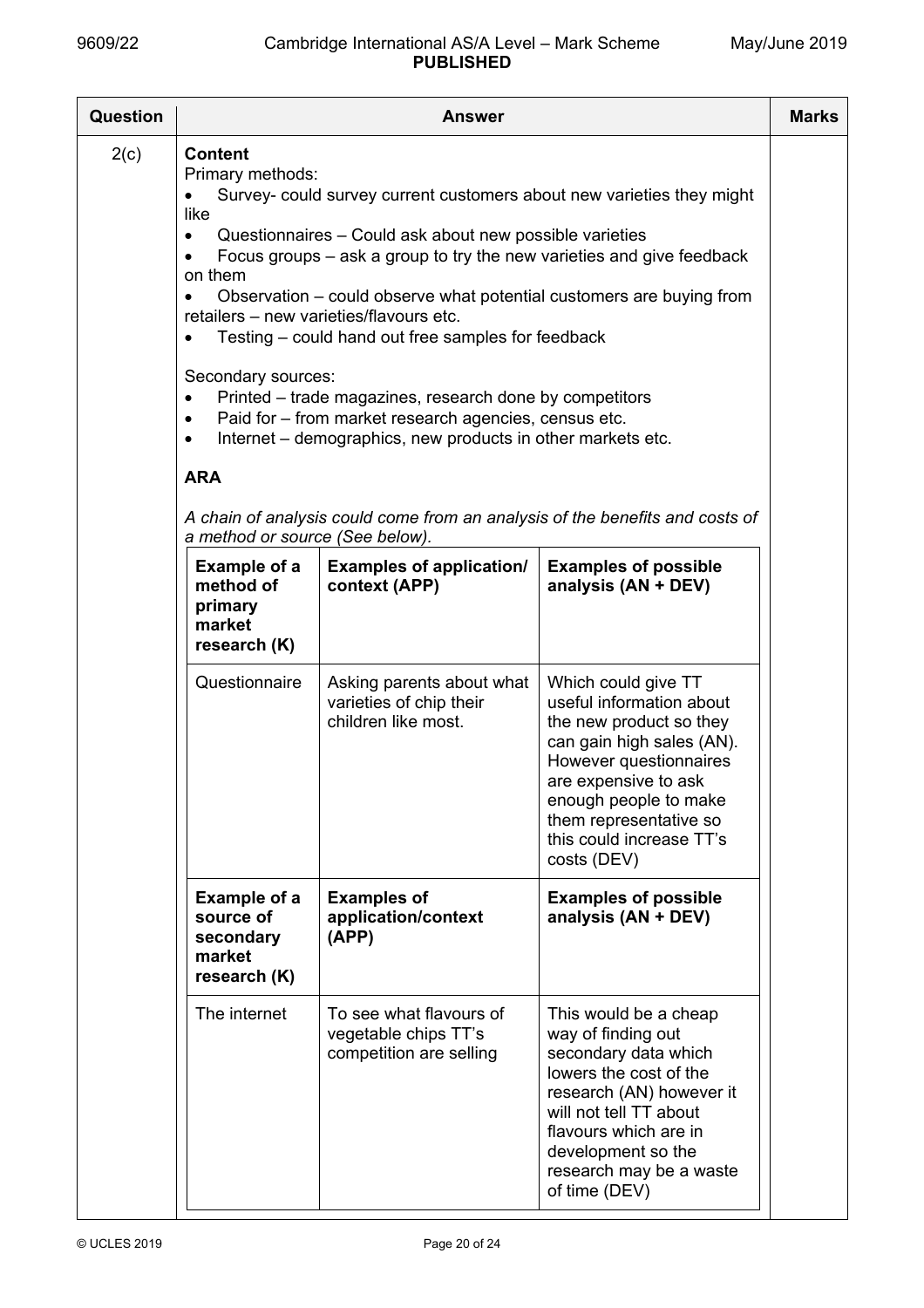| Question |                                                                                                    | Answer                                                                      |                                                                                                                                                                                                                            | <b>Marks</b> |  |  |
|----------|----------------------------------------------------------------------------------------------------|-----------------------------------------------------------------------------|----------------------------------------------------------------------------------------------------------------------------------------------------------------------------------------------------------------------------|--------------|--|--|
| 2(c)     | Or a chain of analysis could come from the development of a benefit or a<br>cost to TT (See below) |                                                                             |                                                                                                                                                                                                                            |              |  |  |
|          | Example of a<br>method of<br>primary<br>market<br>research (K)                                     | <b>Examples of application/</b><br>context (APP)                            | <b>Examples of possible</b><br>analysis (AN + DEV)                                                                                                                                                                         |              |  |  |
|          | Questionnaire                                                                                      | Asking parents about what<br>varieties of chip their<br>children like most. | Which could give TT<br>useful information about<br>the new product so they<br>can gain high sales (AN)<br>and make a bigger profit<br>(DEV)                                                                                |              |  |  |
|          | <b>Example of a</b><br>source of<br>secondary<br>market<br>research (K)                            | <b>Examples of</b><br>application/context<br>(APP)                          | <b>Examples of possible</b><br>analysis (AN + DEV)                                                                                                                                                                         |              |  |  |
|          | The internet                                                                                       | To see what flavours of<br>vegetable chips TT's<br>competition are selling  | This would be a cheap<br>way of finding out<br>secondary data which<br>lowers the cost of the<br>research (AN) and<br>therefore it is more likely<br>that TT will be able to<br>maintain their high profit<br>margin (DEV) |              |  |  |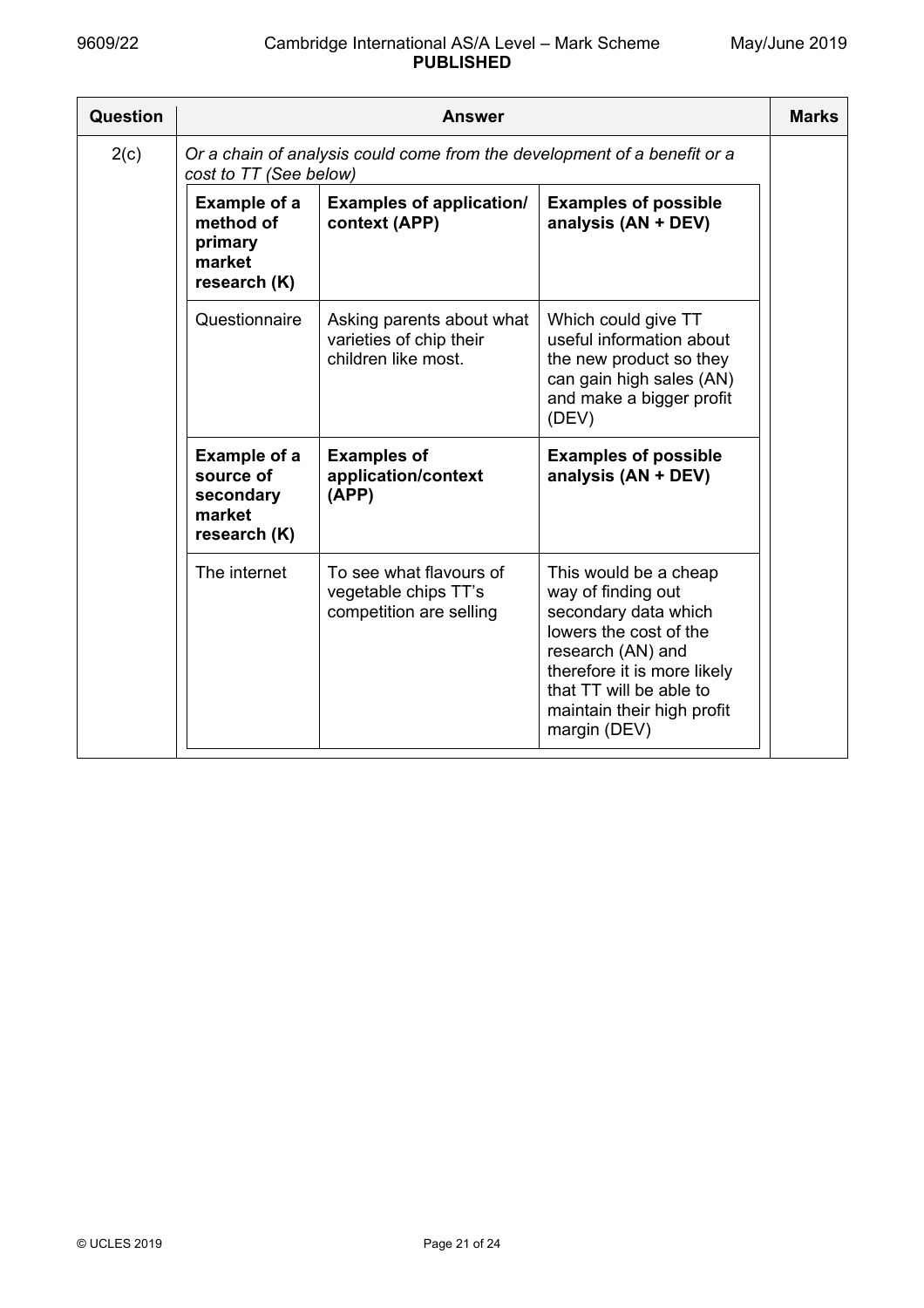| Question | <b>Answer</b>                                                                                                          |              |                                                                                   |                |  |  |
|----------|------------------------------------------------------------------------------------------------------------------------|--------------|-----------------------------------------------------------------------------------|----------------|--|--|
| 2(d)     | Evaluate concerns that the factory manager might have about the joint<br>venture between TT and the supermarket group. |              |                                                                                   |                |  |  |
|          | Knowledge and<br><b>Application</b><br>(4 marks)                                                                       | <b>Marks</b> | <b>Analysis and Evaluation</b><br>(7 marks)                                       | <b>Marks</b>   |  |  |
|          |                                                                                                                        |              | Justified evaluation based on<br>argument in context                              | $\overline{7}$ |  |  |
|          |                                                                                                                        |              | Developed evaluation based on<br>argument in context                              | 6              |  |  |
|          |                                                                                                                        |              | An evaluative statement based<br>on argument in context                           | 5              |  |  |
|          | Shows<br>understanding of<br>two concerns that<br>the factory manager<br>might have about<br>the joint venture         | 4            | Developed argument based on<br>two concerns/disadvantages of<br>the joint venture | 4              |  |  |
|          | <b>Shows</b><br>understanding of<br>one concern that the<br>factory manager<br>might have about<br>the joint venture   | 3            | Developed argument based on<br>one concern/disadvantage of<br>the joint venture   | 3              |  |  |
|          | Shows knowledge of<br>joint ventures                                                                                   | $1 - 2$      | Limited analysis of two<br>concerns/disadvantages of a<br>joint venture           | $\overline{2}$ |  |  |
|          |                                                                                                                        |              | Limited analysis of one<br>concern/disadvantage of a joint<br>venture             | 1              |  |  |
|          |                                                                                                                        |              | No creditable content                                                             | 0              |  |  |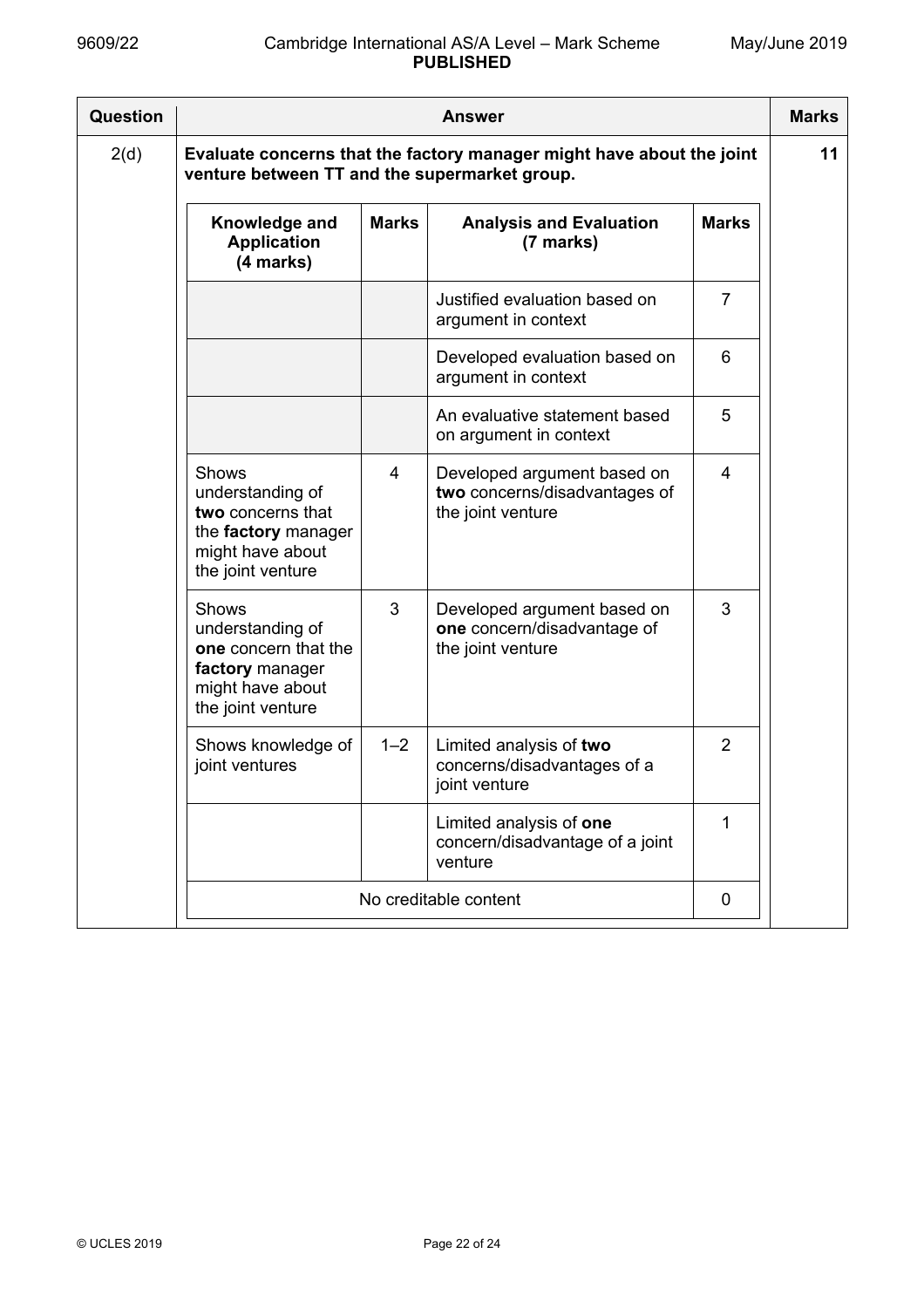| Question | Answer                                                                                                                                                                                                                                                                                                                                                                                                                                                                             | <b>Marks</b> |
|----------|------------------------------------------------------------------------------------------------------------------------------------------------------------------------------------------------------------------------------------------------------------------------------------------------------------------------------------------------------------------------------------------------------------------------------------------------------------------------------------|--------------|
| 2(d)     | Note An answer that makes no reference to factory/operations concerns can<br>only be awarded a maximum of 2+2, no matter how developed the<br>argument is or whether it uses other (non-operations based) context<br>Application (APP) marks are about applying the knowledge of a joint venture<br>to the operations of the factory - the context can include:<br>On the production of chips<br>quality of chip production<br>$\bullet$<br>TT use of flow production<br>$\bullet$ |              |
|          | TT's specific production process (sliced, cooked, flavoured, packaged)<br>٠<br>Different flavours produced each day<br>$\bullet$<br>Capacity of factory - factory runs 24 hours a day, 5 days a week<br>$\bullet$<br><b>Four flavours produced</b><br>$\bullet$<br>New variety to be produced<br>$\bullet$                                                                                                                                                                         |              |
|          | <b>Content</b><br>A joint venture involves two separate businesses working together but<br>not becoming one business (ie it is not a merger or takeover)                                                                                                                                                                                                                                                                                                                           |              |
|          | Will the factory have capacity to produce the chips for the supermarket<br>$\bullet$<br>- currently running 24 hours a day, five days a week - would it require<br>producing less TT branded chips?                                                                                                                                                                                                                                                                                |              |
|          | Will the factory need to run at weekends - overtime payments? When<br>$\bullet$<br>would the machines be maintained/cleaned etc.?                                                                                                                                                                                                                                                                                                                                                  |              |
|          | Might the 'own label' chips damage the TT brand if people found out<br>$\bullet$<br>they were the same?                                                                                                                                                                                                                                                                                                                                                                            |              |
|          | Would demand reduce for TT chips when the new supermarket chips<br>$\bullet$<br>are sold?                                                                                                                                                                                                                                                                                                                                                                                          |              |
|          | Will the supermarket continue to stock TT chips if the business does not<br>$\bullet$<br>agree to make the own label chips?<br>What will the profit margin be on the new chips? Would it make more<br>$\bullet$<br>profit to turn down the order and maintain the high profit margins?<br>Will this stop the new variety being produced and therefore jeopardise                                                                                                                   |              |
|          | the expansion of the product portfolio?                                                                                                                                                                                                                                                                                                                                                                                                                                            |              |